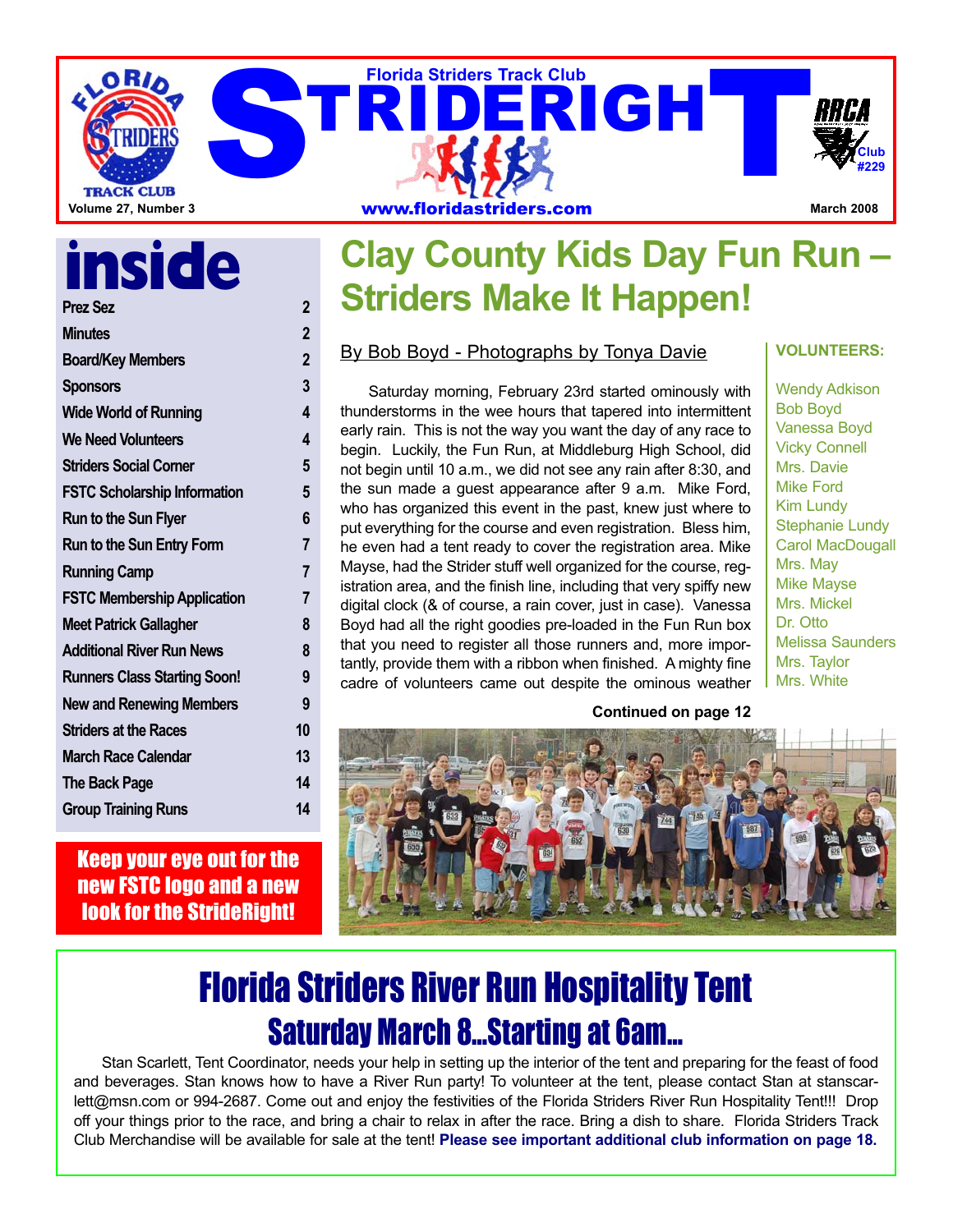

*By Dave Bokros Prez Sez Prez Sez*

You don't run because you are strong. You run to be strong. Those days that it is the most difficult to get out the door are the days that you have to make yourself get out the door.

You could say that you don't have the time, but I would bet that some of you can still find time to catch some television or veg out for an hour or two. I am not immune. What I am getting at is something anyone can tell you. If you take that time and you get out and run it will change your attitude and the way you look at things.

This is something I think we all know at heart if we have been running distance for any length of time. This is also something that I believe bears repeating.

I don't run because I am strong, I run to be strong.

Now get out there!  $\bullet$ 

### **Board of Directors' Minutes 2/12/2008**

Dave Bokros, Vicky Connell, Mike Ford, Gary Hallett, Glenn Hanna, George Hoskins, Kellie Howard, Kim Lundy, Keith Poythress, Gayla Poythress, Mike Mayse, John Steinberg, Mary Ann Steinberg, James Vavrina, and Kay Womack.

**Minutes:** No changes to the January minutes.

**Treasurer's Report:** George Hoskins reviewed the Treasurer's Report. He pointed out the income from Memberships was \$1195. Under expenses was our new race clock and the River Run Tent. Under race accounts, the RRR 5K and Hog Jog balances have not been transferred over to income yet. One of our two CDs will mature February 19th. There was some discussion on the best course of action to take with these funds. Galya Poythress made a motion that we roll over the CD at whatever the best rate is when George goes to the bank. It was seconded by Keith Poythress and approved unanimously. George also brought up the fact that he is taking a new job and will be out of the country starting next month. He is looking for a replacement as soon as possible, not waiting for the new board to be nominated and inducted. Dave asked the group if there were any ideas for replacement. None were mentioned. Mike Ford moved, seconded by Kelly Howard, that Mike Mayse be listed as an additional person authorized as a signer on our checking account until a replacement can be obtained. Approved unanimously.

**Logo Finalization:** Gary Hallet presented samples of the new logo with a change to the Florida Strider's "Running" Club instead of "Track" club. There was discussion on whether to change this part of our name. Kellie Howard moved to leave it as it is, seconded by George Hoskins. It passed with one person opposed and one who abstained from voting. Kelly also moved, seconded by Kay Womack, that we use the latest version as present by Gary. Keith asked which color shirt we will put it on for our club shirts. Dave mentioned we don't have an official background color. Mike Ford suggested we not pick a particular color but go with whatever the demand is. Final determination was to withdraw the motion and wait for Gary to come up with some examples and send to the group to choose from by the end of the week, if he can get the new artwork by then.

**Continued on page 12**

| 2007-2008 Board of Directors<br>& Key Members                             |
|---------------------------------------------------------------------------|
| (Board Members marked with an *)                                          |
| President/Memorial Day 5K Director:<br>*Dave Bokros  (C) 545-4538         |
| email: DBokros@comcast.net                                                |
| Vice President/Membership Director/                                       |
| <b>Newsletter Circulation Manager*:</b><br>Mike Mayse (H) 777-6108        |
| email: FloridaStriders@comcast.net                                        |
| Treasurer:                                                                |
| *George Hoskins  (H) 264-4372                                             |
| email: ghoskins@bellsouth.net<br>Secretary:                               |
| * Vicky Connell  (H) 276-0193                                             |
| email: VickyJC@comcast.net                                                |
| River Road Resolution 5K Director: Bob Boyd<br>(H) 272-1770  (W) 272-1770 |
| email: BobBoydFL@gmail.com                                                |
| <b>Equipment Director &amp; Webmaster:</b>                                |
| JD Smith (H) 264-1673<br>email: smithj53@bellsouth.net                    |
| Children's Run Coordinator/Photographer:                                  |
| Vanessa Boyd  (H) 272-1770                                                |
| email: vanessaAboydFL@gmail.com<br>The Back Page Columnist:               |
| Mike Marino(H) 477-8631                                                   |
| email: m.t.marino@clearwire.net                                           |
| <b>Social Coordinator:</b>                                                |
| *Glenn Hanna  (H) 777-9351<br>email: ghanna3@bellsouth.net                |
| Directors at Large:                                                       |
| *Mike Ford (H) 406-2989                                                   |
| email: forddog92@hotmail.com                                              |
| *Jay Birmingham (H) 612-2357<br>email: jaygreatheart@aol.com              |
| *Kim Lundy  (H) 213-0250                                                  |
| email: woodski135@aol.com                                                 |
| *Kellie Howard  (H) 732-7377                                              |
| email: kellski@comcast.net                                                |
| *John Metzgar (H) 215-9440<br>email: weluv2run@aol.com                    |
| *Denise Metzgar (H) 215-9440                                              |
| email: weluv2run@aol.com                                                  |
| *Gayla Poythress(H) 541-1878<br>email: poyth@bellsouth.net                |
| *Keith Poythress(H) 541-1878                                              |
| email: poyth@bellsouth.net                                                |
| *Mary Ann Steinberg<br>email: 4steinbergsrun@bellsouth.net                |
| *John Steinberg                                                           |
| email:4steinbergsrun@bellsouth.net                                        |
| *Nicole Sullivan (H) (954) 253-8099                                       |
| email: colely77@yahoo.com<br>*James Vavrina(C) 718-4247                   |
| email: jamesvav@hotmail.com                                               |
| *Kay Womack: (C) 718-4210                                                 |
| email: kaywoma@hotmail.com<br>Hog Jog Director:                           |
| Steve Bruce  (H) 728-7759                                                 |
| email: stevebruce@comcast.net                                             |
| River Run Hospitality Tent Coordinator:<br>Stan Scarlett  (H) 994-2687    |
| email: stanscarlett@msn.com                                               |
| <b>RRCA Southern Region Director:</b>                                     |
| Ken Bendy (H) 278-2926<br>email: kbendy@aol.com                           |
| <b>North Florida RRCA Representative:</b>                                 |
| Mike Bowen  (H) 850-308-1953                                              |
| email: michael.s.bowen@gmail.com                                          |
| Run to the Sun Director:<br>*Gary Hallett (C) 759-7902                    |
| email: ghall32447@aol.com                                                 |
| <b>Strider "Person" Coordinator for Races:</b>                            |
| Al Saffer (W) 665-6996<br>email: saffat@jea.com                           |
| <b>Scholarship Coordinator</b>                                            |
| Mike Ford (H) 406-2989                                                    |
| email: forddog92@hotmail.com                                              |
| <b>Assistant Social Coordinators:</b><br>Gayla Poythress(H) 541-1878      |
| email: poyth@bellsouth.net                                                |
| Kay Womack:  (C) 718-4210                                                 |
| email: kaywoma@hotmail.com<br><b>StrideRight Editor</b>                   |
| Trish Kabus (C) 343-5181                                                  |
| email: striderightedit@aol.com                                            |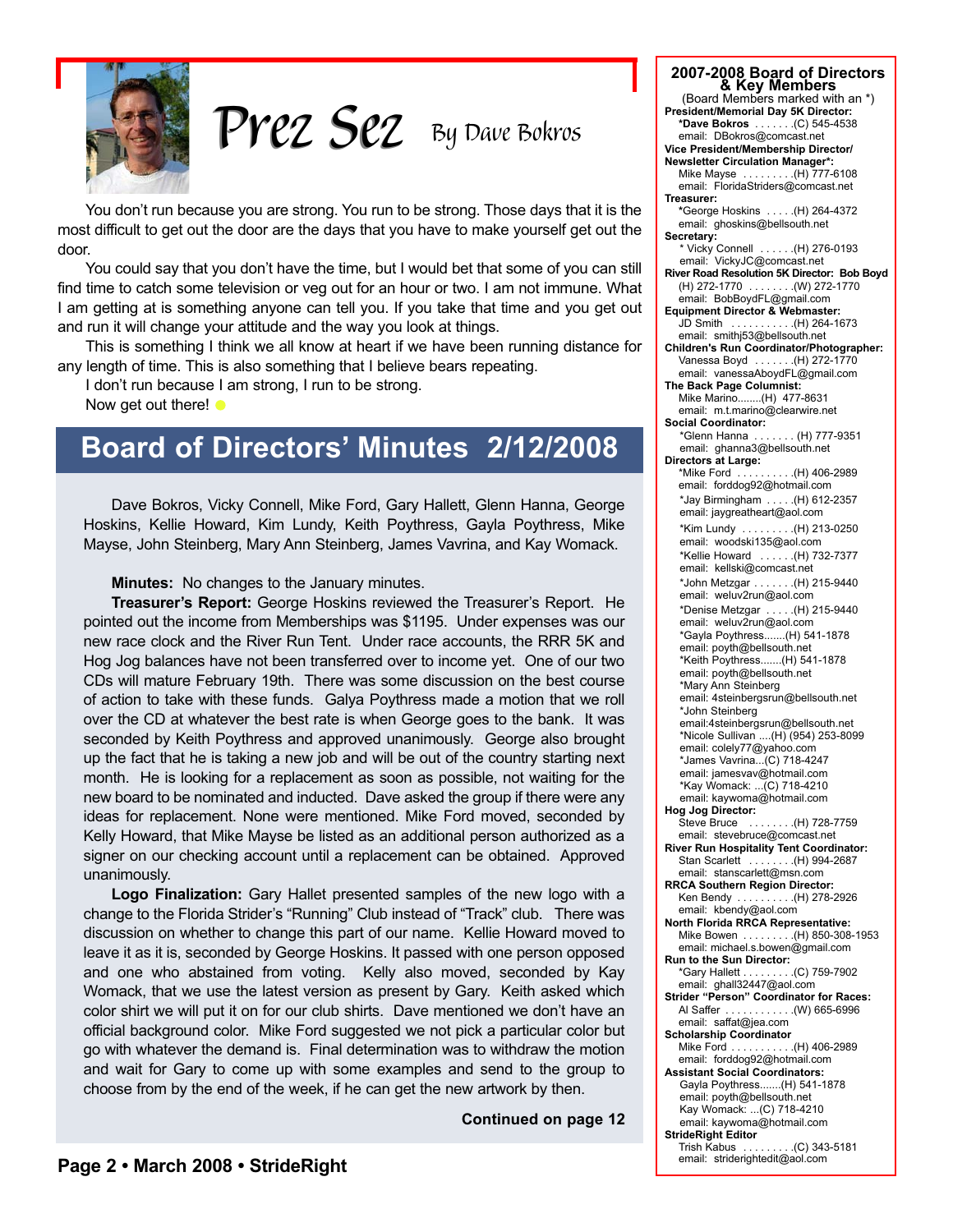#### SUPPORT OUR SPONSORS... THEY SUPPORT OUR SPORT Mike Shad D. Nissan 269-9400 orangeparkmedical Run to the Sun **CENTER** MEMORIAL HEALTH **JACKSONMILLE** ORIA The Florida Striders Track Club is incorporated as a Orange non-profit organization under the laws of Florida and is GREYHOUND granted federal tax exempt 501(c)3 status under the RACING Park blanket exemption of the RRCA ID#74-2194707. StrideRight is published monthly at P.O. Box 413, Orange Park, FL. Non-profit Organization Bulk Rate Kennel Club .<br>range Park Kennel Club **TRACK CLUB** postage is paid at Orange Park, FL. The "Best Bet" at St. Johns **FLORIDA POWERTRAIN** & HYDRAULICS, INC. **BUICK Run to the Sun 8K &** HYUNDAI **River Road Resolution Run 5K Publix CENTEX** 13 **Supermarket About Bicycles Charities HOMES Orange Park, Florida Run to 904-272-9100** Garber Chevrolet **the Sun** http://AboutbicyclesOP.Tripod.com **Run to the Sun 8K** 57 Green Cove Springs, Florida **Memorial Day 5K** citistreet **PINCH-A-PENNY POOL·PATIO·SPA** new balance A State Street and FAGAN & BROUSSARD Citigroup Company **Jacksonville INJURY ATTORNEYS The Perfect People** John Fagan, P.A. 620-0483 278-6000 **Memorial Day 5K** For A Perfect Pool® River Road Resolution Run 5K **Bartanyan General** Smoak, Davis MYERS **International** & Nixon LLP **DENTISTRY Truck Run** CERTIFIED PUBLIC ACCOUNTANTS Donnie A. Myers **Equipment &** (904) 396-5831 **to** Active Lifestyle Nutrition **Trailer Sales,** Gary R. Myers **the Sun** River Road Resolution http://sbarton.qhealthzone.com (904) 272-6606 Run 5K Inc. Village Bread **Florida Heart** Market *Ronnies***Center RA** We Care For Your Heart *Wings & Oyster Bar* (904) 269-1664 **Memorial Day 5K Green Cove Springs, Florida Hassein Ramezani, MD** Krispy Kreme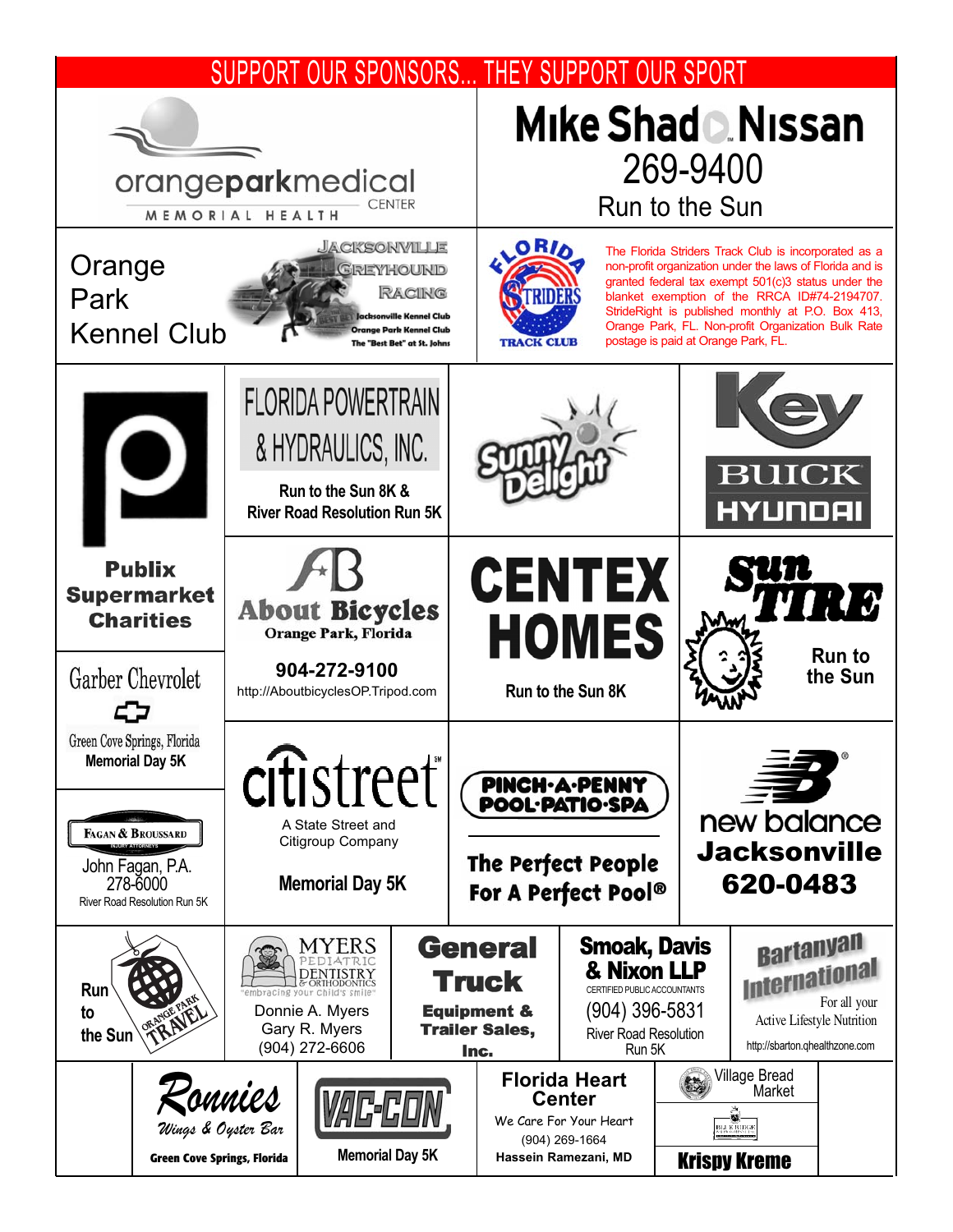# **The Racer's Dilemma**

Runners, running coaches, and running philosophers have spoken eloquently on the subject since I delved into the scant literature of our sport five decades ago. Inundated now with billions of bytes and a thousand opinions on websites everywhere, the runner still hears the appellation: Learn to Listen to What Your Body is Trying to Tell You.

A great icon of American philosophy—Franklin—had a concise statement about it. I refer now to Aretha Franklin, not Benjamin.

#### R-E-S-P-E-C-T

All athletes in 100% Effort Sports face the irreconcilable difference. A health-stimulating activity that provides wonderful benefits on so many levels Versus the perceived necessity to push that fit body to its physiological and psychological limit in hard workouts and races.

Australian Olympic coach Percy Cerutty declared, "Racing Robs." Succinctly put, racing is super-normal. The fitter you are, the more capable you are of wiping out your robust health in a single Herculean effort of testosteronejuiced machismo or estrogen-fueled femin-ego.

I've always been fond of the concept of varying fitness levels. There is unfit, beginning fit, fit enough to jog, fit enough to train hard, and fit enough to race.

Eventually, a well-trained runner reaches the level, I like to say, where you are fit enough to hurt yourself.

We've all been told by our mothers, or other loved ones, "You look so wan and thin. It must be all that running you're doing. Here, sit down. Let me get you something to eat."

They think we are wasting away and we think we are just on the leading edge of finally becoming fit enough to compete.

Some people are capable of personal bests in training. I've observed casual workouts morph into races. I've seen track interval sessions extract competitiveness that would better be saved for the races.

As George Sheehan, author of *Running and Being*, said, he was only at his racing best when he had a signed entry form in his hand and paid the entry fee. In other words, race all-out when there is a chip on your foot and there will be printed results.

It is in the all-out effort, however--the one that summons your organic best--where true danger lies. When you, the athlete "Goes to the Well", so to speak, you are tapping into survival mode. Succeed or die.

How does racing rob? At least three ways.

First, there is the anxiety of anticipation. The stress hor-

#### **WE NEED VOLUNTEERS!**

**March 1, 2008** http://www.ironhorse100kmclub.com Please contact Chris Rodatz at crodatz@belsouth.net

### **The Wide World of Running By Jay Birmingham**

mone cortisol stimulates your adrenal glands far in advance of its helpfulness on race day. Heightened cortisol levels parallel chronic fatigue and immune system collapse.

Second, there is maximal physical stress during the race. Your heart reaches its highest sustainable level. In long races, you drain your muscle and liver glycogen. In shorter events, you accumulate lactic acid in the straining muscle. (Lactate is quickly re-synthesized into aerobic metabolites, despite what some coaches and trainers have been spouting for years.) The real stressor is the long-term acidity, system-wide, that you deal with. Your blood pH can remain low for many hours after the lactate is gone

Third is the feeling of malaise that can perch on your shoulder, and in your tired legs, for days and days following the command performance. .

Having run myself into post-race and hard-training illness at least twice a year for as long as I can remember, it seems silly for me to offer advice. I have failed miserably to cultivate, in the words of Ron Daws, a coach aspect of my personality that can step outside myself and coolly assess what I should be doing.

My wife, Debbie, often asks me if what I am planning to do (a race, mile repeats, or a long, hard training run) is something I would have the athletes I coach, do.

A decades-long goal of mine is to adopt the mind set of former national road running and ultrarunning champion, Tom Osler. The New Jersey runner, author of *The Serious Runner's Handbook*, said that he tried to respect his running body at all times, in every situation. From providing it with good nutrition to adequate rest, Osler strove to be good to himself.

Racing, to Osler, was an insult to everything that his running fitness was designed to accomplish. I have always been struck by his pre-race habit of, "Asking forgiveness for what I was about to do to my body."

So I write to you (mostly to reinforce the notion in myself), imploring you to be gentle to yourself. Train hard and race with abandon, but never lose sight of the larger goal—to be well and happy in your fitness for all of the years of your life.

*Jay Birmingham has been a contributor to the StrideRight for several years.*

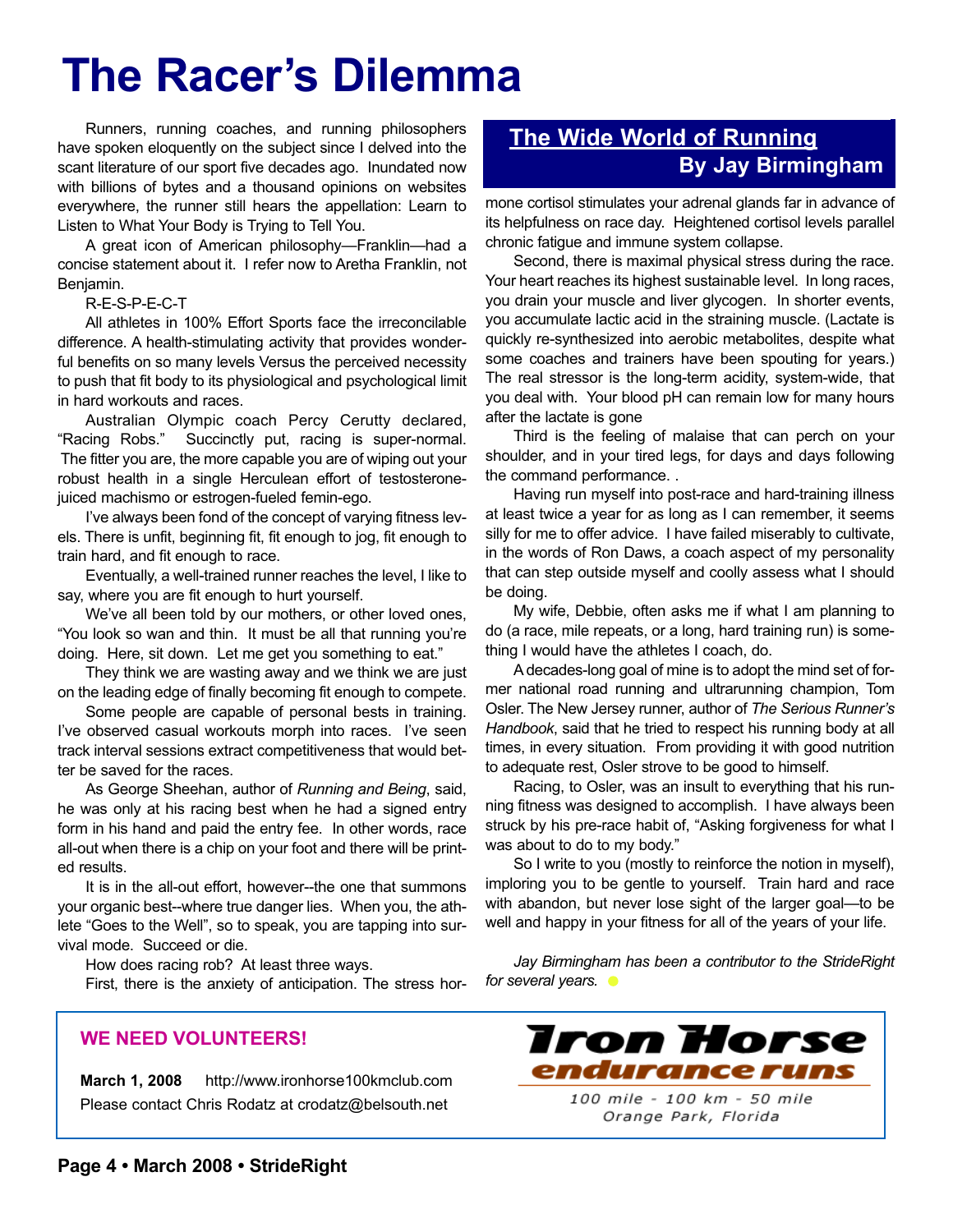## **Striders Social Corner**

#### By Gayla Poythress



The February social was held at Biscotti's restaurant with motivational guest speaker Chris Twiggs. For those of you who don't already know Chris, he runs the Jeff Galloway training program in Jacksonville and was a driving force behind getting Jeff and Donna Deegan together for the planning of the 26.2

with Donna. Chris started his talk with a heartfelt thank you to the Striders for being one of the first local organizations to volunteer to support the marathon. He also gave us a brief update on the marathon results. Current projections expect close to 1 million dollars in donations. Incredible results for an inaugural event.



Chris also competes in an annual event called the Hardrock 100. This is the only 100 mile trail run that is graded as a "10" on a scale of 1-10 in difficulty and it has a lot of special features….snow, creeks to cross, elevations of 7,000 to 14,000 feet and BEARS! Chris had lots of great pictures to share from past events and everyone was equally entertained and amazed by the stories. Chris also has a pretty impressive marathon history, including being a streaker at the Disney marathon but he credits the inaugural JTC Guana River 50k with being the start of his l-o-n-g distance passion. Chris' enthusiasm was so contagious that by the end of the evening several of the Striders were pledging to sign up for next year's Iron Horse Endurance Run.

Biscotti's rose to the occasion with their usual excellence. The food was exceptional and everything went off without a hitch. Overall, it was a wonderful evening with lots of great food, friends and an opportunity to share the love of running. Next month's social is the River Run tent. Don't forget to bring to goodies to share!

**SAVE THE DATE!** The Striders Annual Picnic & Board of Directors Elections is just around the corner. Mark your calendars now for Sunday April 27th at 12 noon. Come on over to the Southside of Jax at Secret Cove, near Danny and Jenny Suber's house close to St.Lukes Hospital.

Hamburgers, hot dogs, and garden burgers with all the trimmings will be provided by the club, along with beverages. Please bring a dish to share and some comfy chairs to sit on. For more info or to volunteer at the picnic, please contact Glenn Hanna at (904) 777-9351 or ghanna3@bellsouth.net. Look for the directions in the April StrideRight.  $\bullet$ 

## **The Florida Striders Track Club \$1,000 College Scholarship Application**

#### **Eligibility Requirements:**

- Must be a resident of Northeast Florida for the past two years.

- Must be a graduating high school senior.
- Must be a runner or active in track and field events.

- Please be advised that NCAA regulations may prohibit you from accepting this scholarship if you attend college/university on an athletic scholarship.

**ENTRY DEADLINE:** Applications must be received by March 11, 2008

#### **A completed application should include:**

- 1 This form completed (4 pages, including items I through X) e-mail Kellie Howard @ kellski@comcast.net
- 2 Essay about your running (item IX)
- 3 Personal recommendation
- 4 High school transcript (if desired, not required)

Go to www.floridastriders.com to download a printable application form.

Please return the completed application to (prior to March 11th): Florida Striders Track Club Scholarship Applications P. O. Box 413 Orange Park, FL 32067-0413

Sorry, no e-mailed applications accepted. Any questions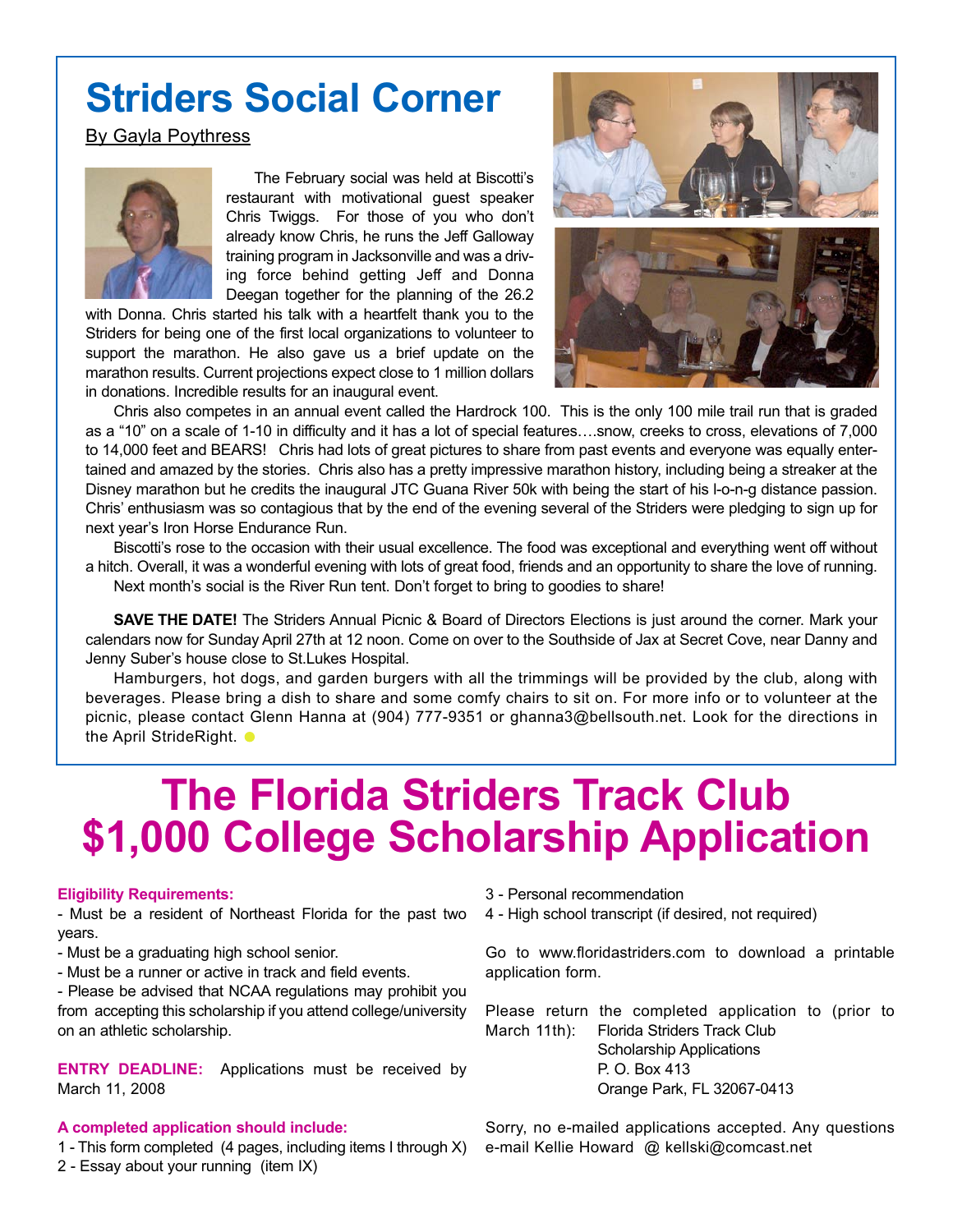



### **Mike Shado Nissan** of Orange Park





Saturday, April 12, 2008, 8:00 AM Course begins and ends at the Orange Park Kennel Club

### 1 Mile Fun Run 9:30 AM • Awards Ceremony 10:00 AM

April 2, 2008 4/3/08 to 4/11/09 Day of Race

**You can also register <u>online</u>** at active.com *There is a* \$3 charge *<u><i><u>for</u> online*</del></u>  $registration.$ 

| <b>Entry Received By</b> | Striders/Military | Other |
|--------------------------|-------------------|-------|
| April 2, 2008            | \$12              | \$14  |
| 4/3/08 to 4/11/09        | \$14              | \$17  |
| Day of Race              | \$20              | \$20  |
|                          |                   |       |

*Sorry, no refunds!* Make checks payable to: Run to the Sun 8K Mail to: Run to the Sun 8K 3931 Baymeadows Road, Jacksonville, FL 32217

> **USATF Certified Course** #FL-02016DL

#### **AWARDS**

Awards will be given to Top 3 overall male and female, Top Master's male and female, Top Grandmaster's male and female. Awards will also be given to the first three finishers in each age group as follows: 10 and under, 11-13, 14-19, 20-24, 25-29, 30-34, 35-39, 40-44, 45-49, 50-54, 55-59, 60-64, 65-69, 70-74, & 75 and over. The awards ceremony will be held at the Orange Park Kennel Club at  $9:30$  AM.

#### **FACE PACKET PICKUP**

Packets will be available at your selected 1st Place Sports location (be sure to select location on your registration form) on Thursday, April 10 and Friday, April 11. Packets will also be available at the starting line beginning at  $6:30$  AM on the day of the race.



**Page 6 • March 2008 • StrideRight**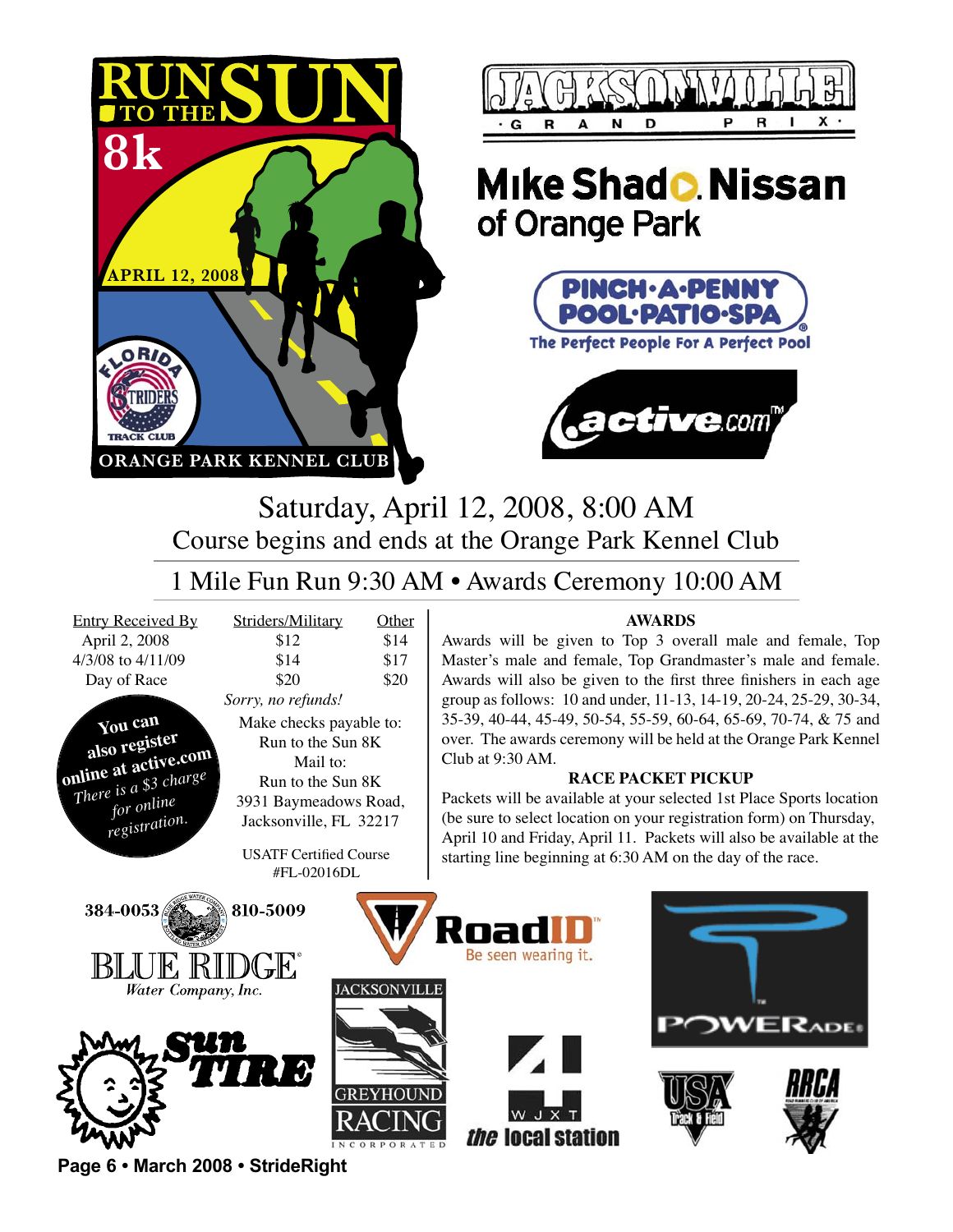# **Strider Running Camp Coming This Summer!**

If you haven't heard yet, the Strider's have been busy planning a summer running camp for youth in 7th through 12th grades. The dates for the camp are June 9th through the 13th, and will run from 8am to noon each day at Ridgeview High School. The purpose of this camp is to develop a love of running for kids who are interested. We will be accepting youth of all ability levels, whether a beginner or experienced runner. We will have ability group runs daily in a safe environment with group leaders. We plan to provide some fun classes where they can learn the basics of running safely, as well as how to

improve and get faster if they desire. We'll also provide a daily snack which will include some information on how to eat more healthfully. The cost of the camp will be \$30, and includes a Strider membership, Strider T-shirt, Strider logo water bottle, and a special running camp T-shirt.

If all this sounds like something you'd like to be involved with, then we need you! The camp will be run completely by volunteers, and there will be lots of jobs to do. If you want to volunteer or just get more information, contact Vicky Connell, the Camp Director at 276-0193.

| $\lambda$ run to the Sun 8k Entry Form                                                                                                                                                                                                                                                                                                                                                                                                                                                                                                                                                                                                                                                                                                                                                                                                                                                                                                                                                                                                                                                                                                                                                                                                                                                                                                                                                                                                                                                                                                                                                                                                                                                                                                                                                                                                                                                                                                                                                         | RACE#                                                                                                                                                                                                                                |                                                                                                   |
|------------------------------------------------------------------------------------------------------------------------------------------------------------------------------------------------------------------------------------------------------------------------------------------------------------------------------------------------------------------------------------------------------------------------------------------------------------------------------------------------------------------------------------------------------------------------------------------------------------------------------------------------------------------------------------------------------------------------------------------------------------------------------------------------------------------------------------------------------------------------------------------------------------------------------------------------------------------------------------------------------------------------------------------------------------------------------------------------------------------------------------------------------------------------------------------------------------------------------------------------------------------------------------------------------------------------------------------------------------------------------------------------------------------------------------------------------------------------------------------------------------------------------------------------------------------------------------------------------------------------------------------------------------------------------------------------------------------------------------------------------------------------------------------------------------------------------------------------------------------------------------------------------------------------------------------------------------------------------------------------|--------------------------------------------------------------------------------------------------------------------------------------------------------------------------------------------------------------------------------------|---------------------------------------------------------------------------------------------------|
| Packet Pick-Up (Please Choose One)                                                                                                                                                                                                                                                                                                                                                                                                                                                                                                                                                                                                                                                                                                                                                                                                                                                                                                                                                                                                                                                                                                                                                                                                                                                                                                                                                                                                                                                                                                                                                                                                                                                                                                                                                                                                                                                                                                                                                             | (FSTC USE ONLY)                                                                                                                                                                                                                      |                                                                                                   |
| Orange Park 1st Place<br><b>Baymeadows 1st Place</b><br>Sports 4/10 or 4/11<br>Sports 4/10 or 4/11                                                                                                                                                                                                                                                                                                                                                                                                                                                                                                                                                                                                                                                                                                                                                                                                                                                                                                                                                                                                                                                                                                                                                                                                                                                                                                                                                                                                                                                                                                                                                                                                                                                                                                                                                                                                                                                                                             | Jax Beach 1st Place<br>Day of Race @ Orange<br>Sports 4/10 or 4/11<br>Park Kennel Club                                                                                                                                               | <b>For more</b>                                                                                   |
| Last<br>First                                                                                                                                                                                                                                                                                                                                                                                                                                                                                                                                                                                                                                                                                                                                                                                                                                                                                                                                                                                                                                                                                                                                                                                                                                                                                                                                                                                                                                                                                                                                                                                                                                                                                                                                                                                                                                                                                                                                                                                  | Ever run/walked<br>a race? Y N                                                                                                                                                                                                       | <b>information</b>                                                                                |
| 8k<br>Fun Run<br><b>Adult Sizes</b><br>Age<br>Sat., 4/12, race day)                                                                                                                                                                                                                                                                                                                                                                                                                                                                                                                                                                                                                                                                                                                                                                                                                                                                                                                                                                                                                                                                                                                                                                                                                                                                                                                                                                                                                                                                                                                                                                                                                                                                                                                                                                                                                                                                                                                            | Personal<br>The charge - just bring <b>Champion</b> can <i>NOT</i> be used for Day of Race registration,<br>Chip \$2.00 Discount for using own chip                                                                                  | <b>contact</b>                                                                                    |
| Street Address (Please Include Apt. #)                                                                                                                                                                                                                                                                                                                                                                                                                                                                                                                                                                                                                                                                                                                                                                                                                                                                                                                                                                                                                                                                                                                                                                                                                                                                                                                                                                                                                                                                                                                                                                                                                                                                                                                                                                                                                                                                                                                                                         |                                                                                                                                                                                                                                      | <b>Kay Womack at</b>                                                                              |
| City                                                                                                                                                                                                                                                                                                                                                                                                                                                                                                                                                                                                                                                                                                                                                                                                                                                                                                                                                                                                                                                                                                                                                                                                                                                                                                                                                                                                                                                                                                                                                                                                                                                                                                                                                                                                                                                                                                                                                                                           | Zip Code<br>State                                                                                                                                                                                                                    | 904-718-4210 or                                                                                   |
| Cash<br><b>Fee Inclosed</b><br><b>Check</b><br>Telephone Number.<br>BY MY SIGNATURE I ACKNOWLEDGE THAT: Participating in an organized running event is a potentially hazardous activity. I will not participate unless physically and medically able. I agree to abide by all decisions of race of<br>relative to revaility to safely complete the race course. I assume all risks associated with participating in this event including but not limited to Silpstriptil, contact with other participats, washer and response to a s<br>volunteers of the Florida Striders Track Club (FSTC), Road Runners Club of America (RRCA), the town of Orange Park and all sponsors, their representatives and successors, from all claims and/or or liabilities of any kind a<br>participation in this event, including any liability that may arise out of negligence or carelessness by persons or organizations named in this waiver I agree and grant permission that should circumstances arise, I defer t<br>qualified persons as to my need to be examined and/or treated medically during the race. I agree that race officials and/or qualified persons have the right to disqualify and remove me from the race course should I be suff<br>threatening condition. I further grant to Releasees the right to use any and all photographs, images, or accounts of this event in any manner that it feels appropriate. I agree to abide by all RRCA Guidelines, including bu<br>use of headphones or any other device that limits awareness of the participant or any type of wheeled conveyance (excluding use by handicapped or physically disabled participants). Animals are prohibited from the race cour<br>the use and assistance of handicapped or physically disabled participants.<br>Date<br>Your Signature<br>Make checks payable to: Run to the Sun 8K<br>Mail to: Run to the Sun 8K • 3931 Baymeadows Road, Jacksonville, FL 32217, Or Drop off at any 1st Place Sports Location | <b>FL Strider</b><br><b>Military</b><br>Member<br>Parent's Signature (if under 18 years of age)<br>Date                                                                                                                              | kaywoma@hotmail.com<br>0ľ<br>www.fl oridastriders.com                                             |
| Please Print                                                                                                                                                                                                                                                                                                                                                                                                                                                                                                                                                                                                                                                                                                                                                                                                                                                                                                                                                                                                                                                                                                                                                                                                                                                                                                                                                                                                                                                                                                                                                                                                                                                                                                                                                                                                                                                                                                                                                                                   | <b>Application for Membership</b><br><b>FLORIDA STRIDERS TRACK CLUB</b>                                                                                                                                                              | New()<br>Renewal n                                                                                |
| <u>in the second contract of the second second second second second second second second second second second second</u><br>Name: Last                                                                                                                                                                                                                                                                                                                                                                                                                                                                                                                                                                                                                                                                                                                                                                                                                                                                                                                                                                                                                                                                                                                                                                                                                                                                                                                                                                                                                                                                                                                                                                                                                                                                                                                                                                                                                                                         |                                                                                                                                                                                                                                      |                                                                                                   |
| Address _<br><u> 1980 - Johann Barbara, martxa alemaniar arg</u><br>Phone: Work _                                                                                                                                                                                                                                                                                                                                                                                                                                                                                                                                                                                                                                                                                                                                                                                                                                                                                                                                                                                                                                                                                                                                                                                                                                                                                                                                                                                                                                                                                                                                                                                                                                                                                                                                                                                                                                                                                                              | # in Family <b>All According to the Contract of According to the Contract of According to the Contract of According to the Contract of According to the Contract of According to the Contract of According to the Contract of Ac</b> |                                                                                                   |
| E-mail                                                                                                                                                                                                                                                                                                                                                                                                                                                                                                                                                                                                                                                                                                                                                                                                                                                                                                                                                                                                                                                                                                                                                                                                                                                                                                                                                                                                                                                                                                                                                                                                                                                                                                                                                                                                                                                                                                                                                                                         | Occupation_______                                                                                                                                                                                                                    | <b>Mail Application</b><br>with dues to:                                                          |
| Signature<br>Date                                                                                                                                                                                                                                                                                                                                                                                                                                                                                                                                                                                                                                                                                                                                                                                                                                                                                                                                                                                                                                                                                                                                                                                                                                                                                                                                                                                                                                                                                                                                                                                                                                                                                                                                                                                                                                                                                                                                                                              | <b>Annual Dues:</b><br>Family \$20<br>Single \$15<br>Junior (under 18) \$10<br>Senior (over 65) \$10                                                                                                                                 | <b>Florida Striders</b><br>O<br>8559 Boysenberry Lane E.<br>O<br>Jacksonville, FL 32244<br>O<br>Ω |
| I know and understand that running in and/or volunteering to work at FSTC races are potentially hazardous activities. I will not participate in club activities unless I am medically able and/or properly trained to do so. I<br>ty to safely complete a FSTC sponsored race. I assume all risks associated with running and volunteering to work in club races including, but not limited to, slip/trip/falls, contact with other participants, volunteers, or<br>ity, the conditions of the road and traffic on the course, all such risks being known and understood by me. Having read this waiver and knowing these facts and in consideration of your acceptance of my application for memb<br>waive, release, and agree to hold harmless the Road Runners Club of America, the Florida Striders Track Club and all sponsors, their representatives and successors from all claims or liabilities of any kind arising out of<br>ities may arise out of negligence or carelessness on the part of persons named on this waiver.                                                                                                                                                                                                                                                                                                                                                                                                                                                                                                                                                                                                                                                                                                                                                                                                                                                                                                                                                          |                                                                                                                                                                                                                                      |                                                                                                   |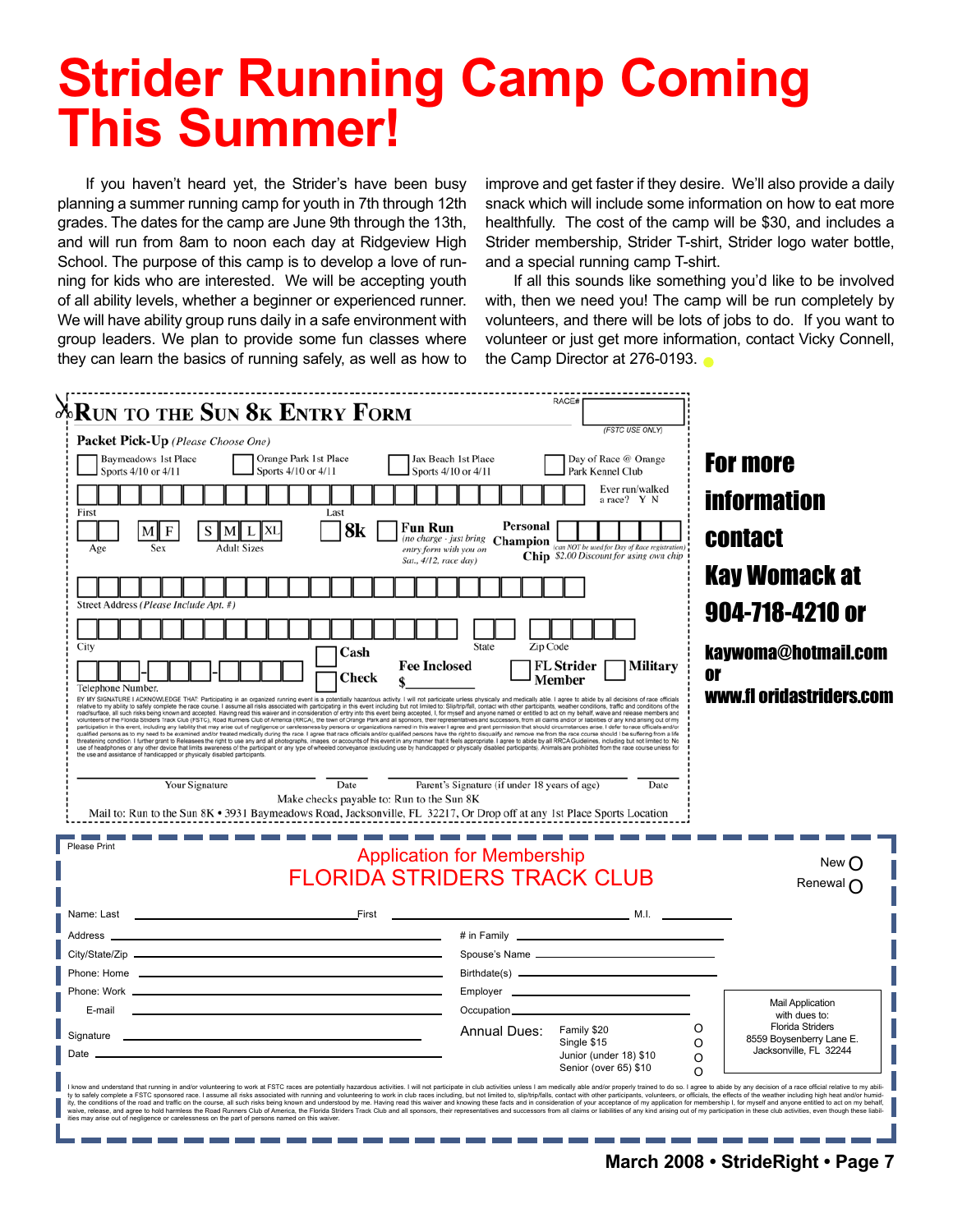# **Meet Pat Gallagher A MEMBER PROFILE**

Pat Gallagher, 77, was born in Mocanaqua, Pennsylvania on January 2, 1931. He grew up in Shickshinny, PA and graduated from Shickshinny High School in 1949. He graduated from Mansfield University, PA. He is married to Betty Ilene and has three sons, Timothy, 48, Shawn, 47, and Brian 42. His hobbies are running, big game hunting, and golf.

Pat's informal running career began in 1968 when he was a Navy test pilot at North American Rockwell Aircraft in Columbus, Ohio. The flight line was about 300 yards from the pilot's ready room. A yellow pick-up truck carried pilots to and from the ready room to the flight line. As Pat recalls, one day the truck was not available, so dressed in his flight suit with his helmet under his arm, he started to jog to the flight line. After about a hundred yards he was gasping for a breath and had to stop and lean against the hangar. Pat was shocked that he could not run 300 yards. For 5 years he had spent flying from aircraft carriers and working in offices and had gotten in very poor physical condition.

He never rode in the yellow pick-up again. After several of weeks, he was able to trot to the flight line, with about resting. Soon after that, he began running a mile every day.

A couple years later, he was transferred to NAS Jacksonville for duty as a Senior Test Pilot at the Naval Air Rework Facility. As jogging was just becoming popular, Pat heard about a race that started and finished at the dog track in Orange Park. Because he lived near by and ran River Road daily, he signed up for the Florida Strider's Autumn Fitness 5k. Pat says, to put it mildly, he was "surprised to come in first in

## **Additional River Run News**

As some of you know, the finish line for River Run 2008 this year is going to be in the Jaguar stadium. You will see yourselves on the jumbo television screen. After crossing the finish line, all 15,000 runners and walkers will be directed over to the fairgrounds. They will enter the fairgrounds through the large gate next to where the Strider Hospitality Tent will be. Yep!!! All 15,000 runners and walkers. As you can imagine, as they come by our area, some of them who are not Strider members and "their guests", will be attracted and tempted to come see us. In order to get maximum benefit from our resources (bathrooms, food, massages, music etc.) for Members and "their guests", I have come up with the following procedures to try to handle this.

We are ordering wrist bands, to distribute, prior to March 8th, to our Members and "their guests", to give them access to the Tent area. (Please don't forget to bring food and ask your guests to bring food) We will start giving them out to Members and "their guests" as soon as we get them. We will give out groups of the bands to many Members and they will get them to other Members and "their guests", as they see them prior to River Run Day, March 8th. Prior to Race day, if a Member or "their guests" gets a band, they need to have it on their wrist when they come to the Tent to come in. There will be a special chute for any Member or guest that has a band on. Someone will check for the band and if you have one on, you will go on

his age group!" Pat has increased his daily runs to 5k and has entered nearly all the remaining the Autumn Fitness 5k's.

Last year Pat decided to participate in the Gate River Run. For about 3 weeks before River Run, up upped his daily mileage to 15k. To his satisfaction, Pat completed the run and thoroughly enjoyed the feeling of being done. And to top things off, he got 5th place in his age group!

A highlight of Pat's running career came last Thanksgiving Day in Berwick, Pennsylvania. He entered the 9-mile Run for the Diamonds. This ruzzzzn began in 1908. This 9-mile race (not 15k) was named because the prizes are real diamonds… diamond rings for the men and diamond pendants for the women. At the age of 76, he was the proud winner of a large (Lucite) diamond mounted on a oak plaque, with the following inscribed on it: "Run for the Diamonds, Since 1908 – 9 Miles, Berwick, PA, Thanksgiving Day 2007, Oldest Entrant to Finish!"

Pat joined the Florida Striders before he entered the Run for the Diamonds, so that he could represent his new club in that prestigious run! He came in 4th in his age group!

Pat's best advise is to get up in the AM and put on your running gear and don't stop!

*Editor's Note: Until this point I have not had the privilege of meeting Mr. Gallagher. I enjoyed talking to him and doing this interview. There is one thing missing though! His photo! I plan to introduce myself to him in the Striders tent at the River Run and take a photo of him. Look for his photo in the April issue. And if I miss him, introduce yourselves to him, welcome him to the club, and take a photo! —Trish*

into the Tent area. No roster will be checked to verify if you are a member or a guest of a member. Once you get the band, you can leave and return back to the area, through the same chute. Leave your band on until you leave the area to go home.

There will be another chute for any Member (includes spouse and children) that doesn't have a band or forgot the one they did have. As you go through this chute, someone with a member roster, will ask you your name and check your name against the member roster. Bands will be given to you (and family) which will give you access in and out through the "band only chute". (See above paragraph). If you are not on the roster but should be, proceed to the "Problem table" so we can resolve the situation.

The last chute is for those Member's "guests" that didn't get a band early or forgot it. The people in this line will have to identify the Strider that invited them to the Tent. We will have someone in this line with a Strider Membership roster. If anyone has a problem in this line, they will be sent to the "Problem table".

I hope this will work out for everyone and appreciate your cooperation. You can call me at 268-6272 or Mike Mayse 777- 6108 to find out when the bands will be ready for distribution. My email address is stanscarlett@msn.com. Mike's email address is floridastriders@comcast.net . We will send a "blast" email to our members when the bands come in.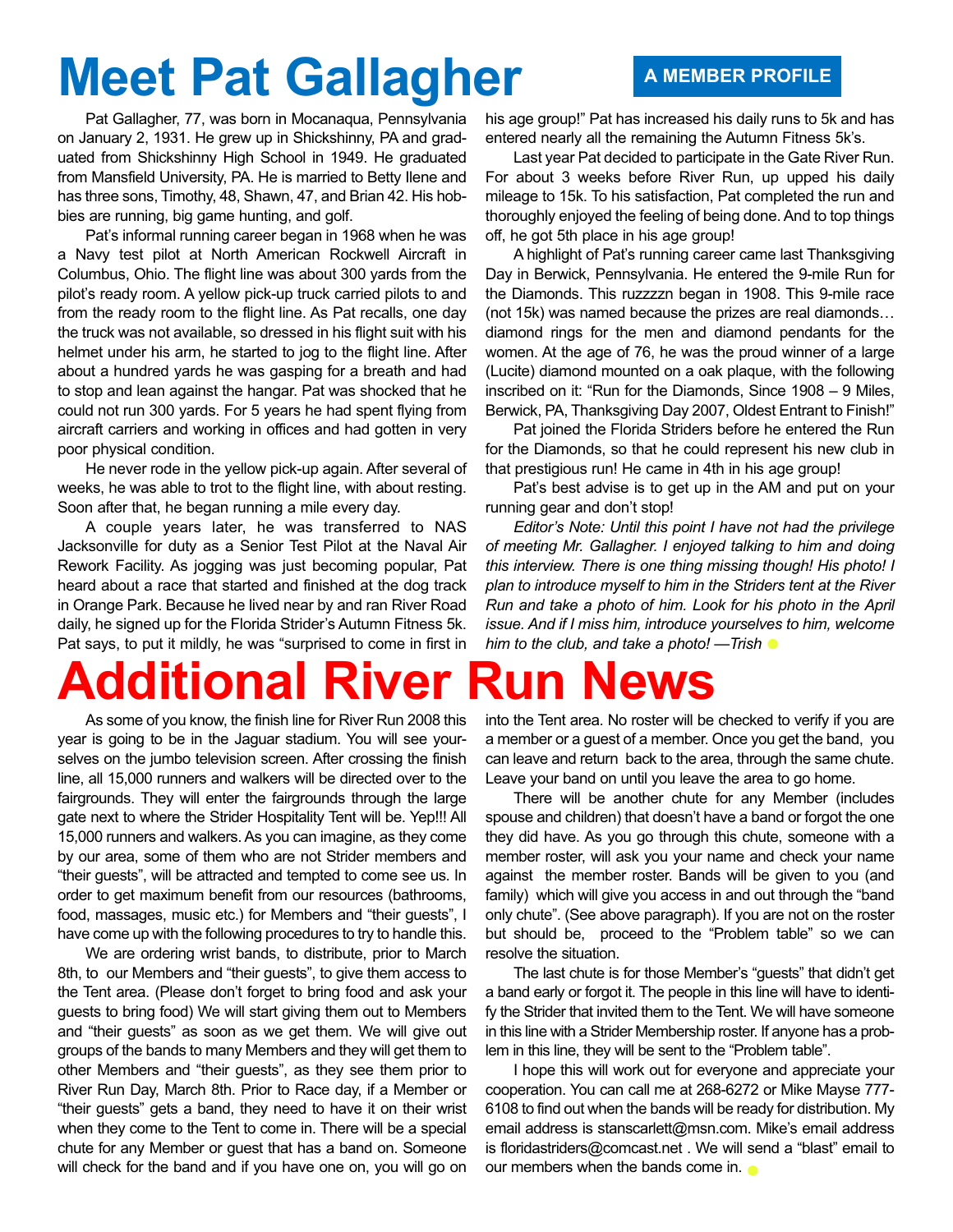## **Running Class Starts Wednesday, March 19th, With Something For All Levels**

The Florida Striders are going to hold another running class for runners of all levels! The class will begin at 6:30 p.m., Wednesday, March 19th and continue each Wednesday for 10 weeks (until 5/21/08). The Memorial Day 5K will be our classes' graduation race. Bob Boyd will be the coach and there will be a fine team of Group Leaders and Speakers helping us each week. The class will be held at the St. Johns Country Day School track, across the street from Lakeside Elementary on Moody Rd. in Orange Park. Track lights will be available. You will learn how to train so that you enjoy your runs, avoid injury, set goals, develop your own training plan, and, it bears repeating, ENJOY running. The cost is \$30 (\$15 for current Striders,) which includes Strider membership for a full year, a Strider T-Shirt, and a class T-shirt. Because the Striders provide a discount for family memberships, the price is only \$50 for a couple or parent-child combination. We can accommodate all fitness levels - nobody is too slow or too fast. Do not be shy! We are all in this together, whether you've

never run or log bazillions of miles a year and just want to get faster, we will support each other and have fun together. For those who are already running 25 miles a week or more and are feeling the need for more speed, we will have a group focused on your needs as well, led by John Metzgar. Space is limited and you must pre-register with Bob Boyd at BobBoydFL@gmail.com or 272-1770. Bob is particularly interested in talking with you about your fitness & running background so that we can make this a great experience for you, have the right group leaders there to support you, and to answer any questions you may have. We want to make sure that you have good running shoes and are medically cleared by your physician to begin training BEFORE the class starts. If you have any questions please contact Bob. We will have a good time together, learn the things that will make a real difference in your enjoyment of the sport of running, and get in better shape in the process. If you aren't having fun running you are not doing it right!  $\bullet$ 

#### **NEW MEMBERS**

Kevin Carlton Kevin Hibbits Roger Jones Joseph McCoy Shanna Rautio Mary Dietz Terry

#### **RENEWING MEMBERS**

- Terry & Elda Bell Ken Brinsko Rita Chilton David Clarkson Lois Corbett Robert Crampton Darcy Daniel Elena Etter Stephanie & Chuck Griffith Joanne & Buddy Harris Hal Higdon Richard Horton Sandra Maveety
- Robert Meister Jay Millson Burness Morris Kimberly Pierce Mary Pregler Dave Shaffer Robert & Barbara Walker/Gilbert Joseph & Amy Young

#### **MULTI-YEAR RENEWALS**

Robert Smith Eric Conder Jennifer O'Brian Melinda & Kevin Terry Kellie Howard Susan & John Gostage Mike & Cathy Haga Glenn Hanna Benjamin Holland Robert & Janet Irvin Lisa Myers Gordon & Kim Simms

#### **EXPIRED MEMBERSHIPS**

Brooks Andrew 1/31/08 Nancy Ayscue 1/31/08 Jennifer Bailey 1/31/08 Lauren Cage 1/31/08 Vincent Cameron 1/31/08 Debbie Driskell 1/31/08 David Hallums 1/31/08 Ronald Jackson 1/31/08 Nicholas Jongebloed 1/31/08 Matthew Meloche 1/31/08 Kelly Minor 1/31/08 Tara O'Brien 1/31/08 Jennifer Otero 1/31/08 Elizabeth Russom 1/31/08 Nathan Shoaf 1/31/08 Pete Sites 1/31/08 Shayla Spinner 1/31/08 Roy & Julia Wood 1/31/08 Tina Zarkis 1/31/08

With our busy schedules and information overload it is difficult to keep up with everything going on in our hectic lives. So we are adding the Expired Memberships List as a new feature to the StrideRight. This is one more chance for our members to get the status of their membership. This list will run two months in the rears. For example the list in this (March 2008) edition is for January 2008. In April the list for February 2008 will run and so on. If your name is on this list and you believe it is in error or you would like to renew your membership contact Mike Mayse at floridastriders@comcast.net (904) 777-6108 or you can go on-line at http://www.floridastriders.com/appintro.htm download the membership and send it to Mike.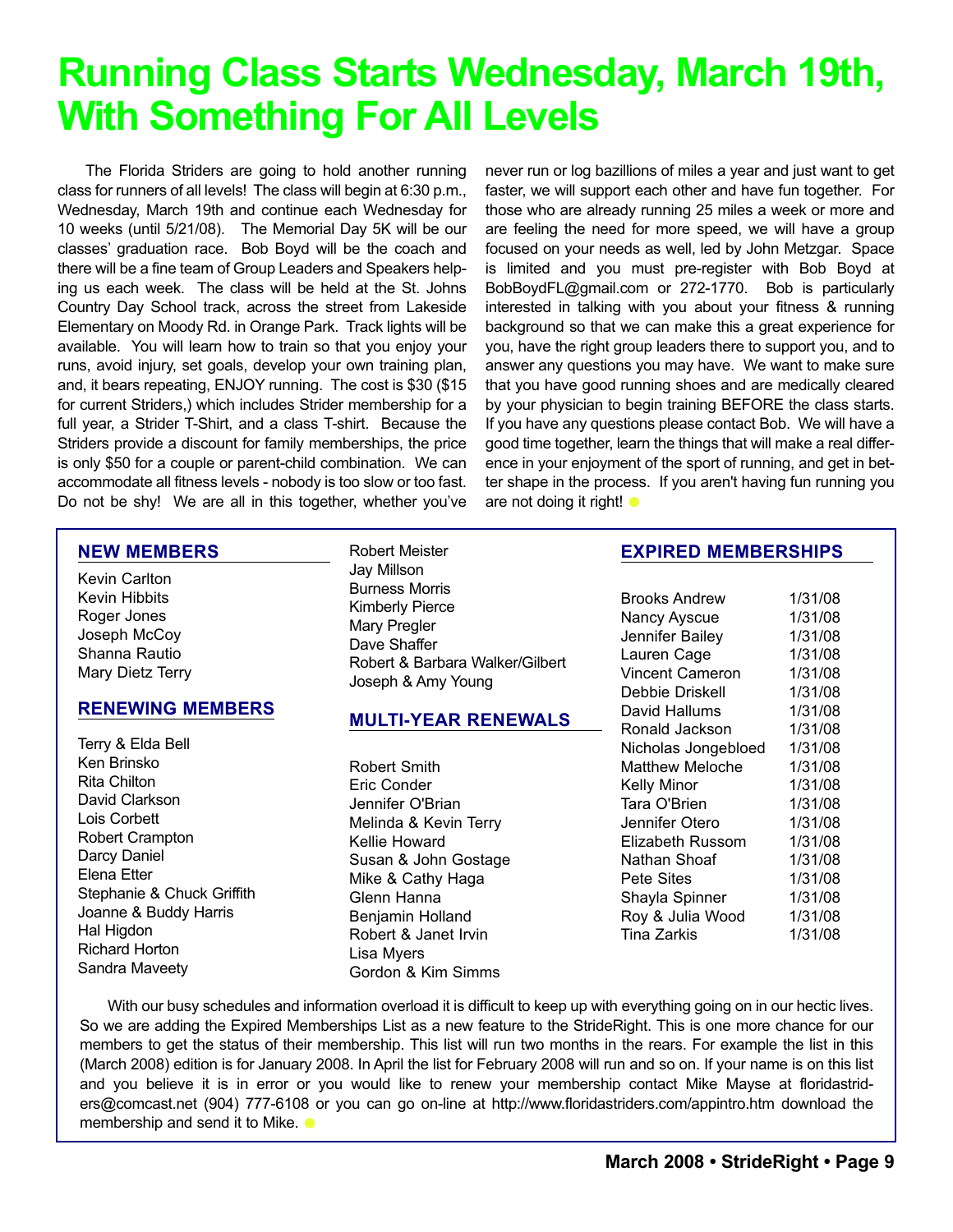Striders at the Races<br>To get your race results published, email m.t.marino@clearwire.net **RACE RESULTS** 

Vicki Choinski 31:09

To get your race results published, email m.t.marino@clearwire.net

|                                | <b>ROMANS ROAD 5K</b>    |                     | <b>Kathy Murray</b>         | 28:35                   |                         |
|--------------------------------|--------------------------|---------------------|-----------------------------|-------------------------|-------------------------|
| <b>Westside Baptist Church</b> |                          |                     | Jim Kehr                    | 28:55                   |                         |
|                                | <b>January 19, 2008</b>  |                     | Leo Sheckells               | 29:18                   |                         |
| David Albritton                | 25:39                    | 3rd A/G             | Margaret Tyburski           | 29:22                   |                         |
|                                |                          |                     | Susan Gostage               | 29:32                   |                         |
|                                | <b>MATANZAS 5K</b>       |                     | Freddy Fillingham           | 30:20                   |                         |
|                                | <b>St. Augustine</b>     |                     | Donna Hiatt                 | 31:05                   |                         |
|                                | <b>February 26, 2008</b> |                     | Kent Smith                  | 31:17                   |                         |
| Justin Jacobs                  | 15:54                    | 2nd A/G             | Kelly Howard                | 31:34                   |                         |
| John Metzgar                   | 15:57                    |                     | Kathy Reidy                 | 31:46                   |                         |
|                                |                          | <b>Masters Male</b> | Bo Holub                    | 31:47                   | 1st A/G                 |
| John Steinberg                 | 16:27                    | 1st A/G             | Al Saffer                   | 32:03                   |                         |
| John Wisker                    | 17:41                    | 1st A/G             | <b>Bill Zipperer</b>        | 32:09                   |                         |
| David Bonnette                 | 18:17                    | 2nd A/G             | Norm Wyner                  | 33:08                   |                         |
| <b>Bill Dunn</b>               | 18:40                    |                     | Kay Womack                  | 33:17                   |                         |
| <b>Terry Sikes</b>             | 19:10                    | 1st A/G             | Ken Bendy                   | 33:27                   |                         |
| Keith Poythress                | 19:33                    |                     | <b>Patt McEvers</b>         | 33:47                   |                         |
| Stephen Beard                  | 19:39                    | 3rd A/G             | <b>Christine Kehr</b>       | 34:00                   |                         |
| <b>Bernie Candy</b>            | 19:53                    | 2nd A/G             | Elda Bell                   | 34:35                   |                         |
| Randy Arend                    | 20:42                    |                     | <b>Terry Bell</b>           | 34:35                   |                         |
| Robert Crampton                | 20:20                    |                     | Joe Blewett                 | 36:09                   | 2nd A/G                 |
| <b>Steven Barlow</b>           | 20:35                    | 2nd A/G             | Michelle Ramos              | 38:42                   |                         |
| George White                   | 21:08                    | 1st A/G             | Jack Stanley                | 40:00                   |                         |
| Regina Taylor                  | 21:10                    | 2nd A/G             | Diane Aimone                | 40:37                   | 1st A/G                 |
| Steve O'Brien                  | 21:22                    |                     | <b>Trish Kabus</b>          | 40:41                   |                         |
| Lewis Buzzell                  | 21:24                    |                     | <b>Charles Desrosier</b>    | 44:15                   |                         |
| Elfrieda Wyner                 | 29:34                    | 1st A/G             | Shannen Crampton            | 47:01                   |                         |
| Craig Harms                    | 22:13                    |                     |                             |                         |                         |
| Paul Smith                     | 22:15                    | 1st A/G             |                             | <b>DAYTONA 5K</b>       |                         |
| Nancy Harms                    | 22:24                    | 2nd A/G             | <b>January 26, 2008</b>     |                         |                         |
| <b>Frank Frazier</b>           | 22:43                    | 2nd A/G             | <b>Teresa Hankel</b>        | 25:44                   |                         |
| Paul Berna                     | 22:48                    |                     | <b>Gordon Simms</b>         | 25:48                   |                         |
| George Hoskins                 | 23:17                    | 3rd A/G             |                             |                         |                         |
| <b>Tracy Pfuntner</b>          | 23:53                    |                     | <b>MIAMI HALF MARATHON</b>  |                         |                         |
| <b>Scott Arend</b>             | 24:23                    |                     | <b>January 27, 2008</b>     |                         |                         |
| Susan Harms                    | 24:20                    |                     | Lesley Jones                | 2:36:20                 |                         |
| Simon Jacobson                 | 24:25                    |                     | John TenBroeck              | 3:36:00                 |                         |
| <b>Bonita Golden</b>           | 24:30                    |                     |                             |                         | (Galloway Group Leader) |
| Jeanie Wilson                  | 25:22                    |                     |                             |                         |                         |
| James Vavrina                  | 25:26                    |                     | <b>CALLAWAY GARDENS</b>     |                         |                         |
| John Hirsch                    | 25:55                    |                     | <b>HALF MARATHON</b>        |                         |                         |
| <b>Ben Holland</b>             | 26:00                    |                     | <b>Calloway Gardens, GA</b> |                         |                         |
| Katie Maveety                  | 26:14                    |                     | <b>January 27, 2007</b>     |                         |                         |
| Sandra Maveety                 | 26:15                    |                     | Miles Hyman                 | 2:37:00                 |                         |
| Kimberly Lundy                 | 26:22                    |                     | Judy Rippetoe               | 2:38:00                 |                         |
| Chelle Mahaney                 | 26:37                    |                     |                             |                         |                         |
| Carrie Imrich                  | 26:49                    |                     | <b>PALMER ACADEMY 5km</b>   |                         |                         |
| Gayla Poythress                | 26:52                    |                     |                             | <b>Ponte Vedra</b>      |                         |
| Susan Haag                     | 27:44                    |                     |                             | <b>February 2, 2008</b> |                         |
| Tyler Imrich                   | 28:35                    |                     | <b>Bernie Candy</b>         | 20:00                   | 1st A/G                 |
|                                |                          |                     |                             |                         |                         |

| :18  |                         | <b>PIRATES ON THE RUN 5K</b>  |                           |           |
|------|-------------------------|-------------------------------|---------------------------|-----------|
| :22  | <b>Fernandina Beach</b> |                               |                           |           |
| :32  |                         |                               | <b>February 2, 2007</b>   |           |
| :20  |                         | <b>Scott Arend</b>            | 22:21                     | 1st A/G   |
| :05  |                         | Craig Harms                   | 23:14                     | 1st A/G   |
| :17  |                         | Susan Harms                   | 24:38                     | 1st A/G   |
| :34  |                         | <b>Tyler Imrich</b>           | 28:09                     |           |
| :46  |                         | Al Saffer                     | 31:19                     | 1st A/G   |
| :47  | 1st A/G                 | Norm Wyner                    | 33:34                     | 2nd $A/G$ |
| :03  |                         |                               |                           |           |
| :09  |                         | <b>PIRATES ON THE RUN 10K</b> |                           |           |
| :08  |                         | Keith Poythress               | 42:05                     | 1st A/G   |
| :17  |                         | Randy Arend                   | 42:41                     | 2nd $A/G$ |
| :27  |                         | <b>Robert Crampton</b>        | 42:16                     | 1st A/G   |
| :47  |                         | George White                  | 42:21                     | 1st A/G   |
| :00  |                         | Gary Haslip                   | 43:42                     | 3rd A/G   |
| :35  |                         | <b>Bruce Holmes</b>           | 43:57                     |           |
| :35  |                         |                               | <b>Grandmaster Male</b>   |           |
| :09  | 2nd $A/G$               | Elfrieda Wyner                | 46:44                     |           |
| :42  |                         |                               | <b>Grandmaster Female</b> |           |
| :00  |                         | <b>Frank Frazier</b>          | 51:43                     | 1st $A/G$ |
| :37  | 1st A/G                 | Everett Crum                  | 52:41                     | 1st A/G   |
| :41  |                         | Robert Irvin                  | 54:18                     | 3rd A/G   |
| :15  |                         | Sharon Lucie                  | 55:07                     | 1st A/G   |
| :01  |                         | Gayla Poythress               | 57:10                     |           |
|      |                         | Gene Imrich                   | 1:01:09                   |           |
| 5K   |                         | Cathy Haga                    | 1:03:10                   | 3rd A/G   |
| 2008 |                         | Mike Haga                     | 1:03:11                   |           |

#### **SUPER SUNDAY 5K JCS San Marco Blvd February 3, 2008**

Bill Phillips 18:27 Masters Male Michael Mandt 18:57 2nd A/G Stephen Beard 20:05 1st A/G Robert Crampton 20:08 3rd A/G Tracy Pfuntner 23:15 1st A/G Bonita Golden 24:23 1st A/G Sandy Rosenberg 31:57 2nd A/G Raychel Slater 31:59 Cole Mandt (7) 33:37 3rd A/G Shannen Crampton 46:57

#### **OCALA HALF MARATHON**

#### **February 3, 200**8 Hernando DeSoto 1:49:04 Danny Weaver 1:54:29 2nd A/G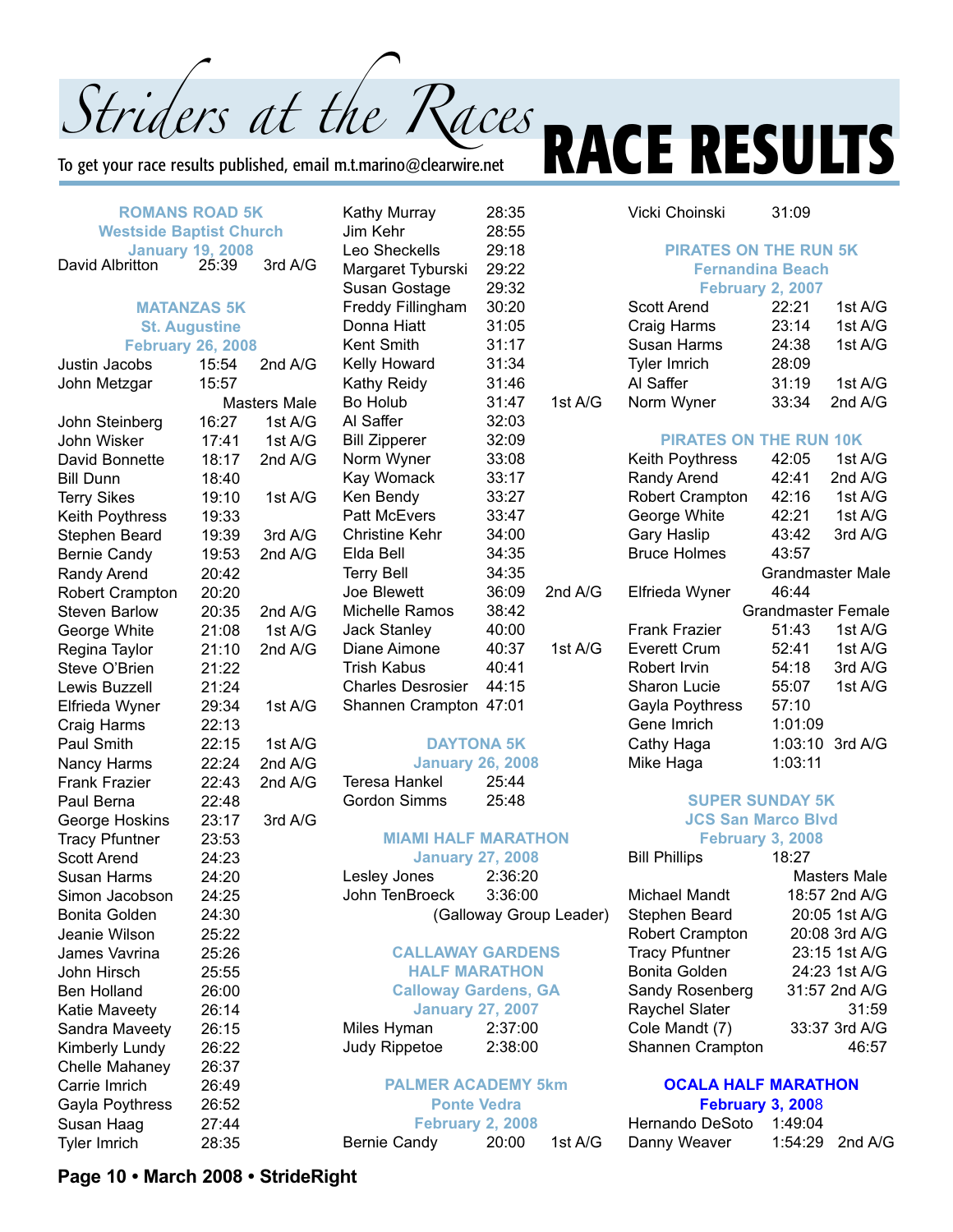| Kellie Howard        | 1:56:28         |  |
|----------------------|-----------------|--|
| Jeanie Wilson        | 1:57:45         |  |
| Eric Bush            | 1:59:02         |  |
| Kevin Terry          | 2:06:01         |  |
| Melinda Terry        | 2:09:53         |  |
| <b>Denise Dailey</b> | 2:15:49 1st A/G |  |
| David Kelley         | 2:21:36         |  |
| <b>Bernita Bush</b>  | 2:41:06         |  |
|                      |                 |  |

#### **Battle of Olustee 5k (Blue Grey Olustee 5k) Lake City, FL February 9, 2008**

| <b>Richard Young</b> | 21:51.10 |
|----------------------|----------|
| David Albritton      | 24:42.99 |

#### **PRAY FOR ALLISON 5K MacClenny February 9, 2008**

| Randy Arend        | 19:57     | 1st A/G   |
|--------------------|-----------|-----------|
| <b>Scott Arend</b> | 24:52     |           |
| Freddy Fillingham  | 24:55     | 1st A/G   |
| Sandra Maveety     | 25:53     |           |
|                    | 1st $A/G$ | <b>PR</b> |
| Kimberly Lundy     | 26:30     | 1st A/G   |
| David Albritton    | 27:01     | 1st A/G   |
| Al Saffer          | 31:05     | 2nd A/G   |
|                    |           |           |

#### **GASPARILLA DISTANCE CLASSIC 5K**

|             | <b>Tampa</b>     |  |
|-------------|------------------|--|
|             | February 9, 2008 |  |
| Jerry Hiatt | 33:58            |  |
| Bob Tatum   | 43:42            |  |

#### **GASPARILLA DISTANCE CLASSIC 15K**

|                         | February 9, 2008 |         |  |
|-------------------------|------------------|---------|--|
| Hernando DeSoto 1:14:21 |                  |         |  |
| Donna Hiatt             |                  | 1:43:20 |  |

#### **GASPARILLA DISTANCE CLASSIC MARATHON February 10, 2008**

| 3:11:44 |
|---------|
|         |

#### **WINTER BEACH RUN 10 MILE February 9, 2008**

| Justin Jacobs  | 56:01           |
|----------------|-----------------|
|                | 1st O/A Male    |
| John Steinberg | 57:40           |
|                | 2nd O/A Male    |
| John Metzgar   | 58:03           |
|                | 3rd O/A Male    |
| John Wisker    | 1:05:52         |
|                | 1st Master      |
| David Bonnette | 1:07:01         |
|                | 2nd Master      |
| Robert Walker  | 1:09:42 2nd A/G |
|                |                 |

Terry Sikes 1:10:14 2nd A/G Stephen Beard 1:10:23 3rd A/G Keith Poythress 1:11:04 1st A/G Bruce Holmes 1:11:55 1st A/G Patrick Gaughan 1:13:11 1st A/G Robert Crampton 1:13:17 Randy Arend 1:14:09 Raymond Ramos 1:15:22 Steve O'Brien 1:16:13 Regina Sooey 1:16:39 2nd A/G Regina Taylor 1:18:25 2nd A/G George White 1:19:03 2nd A/G Holly Turner 1:19:27 1st A/G Laurie Pinover 1:20:13 1st A/G Thom Henkel 1:22:22 3rd A/G Stephanie Griffith 1:22:45 1st A/G Paul Berna 1:23:27 Steve Bruce 1:27:11 Tom Zicafoose 1:27:52 Danny Weaver 1:28:03 Randy Pullo 1:28:37 Everett Crum 1:28:39 1st A/G Michael Fitzsimmons 1:28:58 George Hoskins 1:30:57 Kellie Howard 1:30:59 Cynthia Maerz 1:31:03 David Kelley 1:32:05 Angela Adamson 1:33:12 Sandra Maveety 1:36:17 Kimberly Lundy 1:39:38 Bob Kennedy 1:42:00 Denise Dailey 1:45:09 (walker) Kim Anthony 1:53:27

#### **WINTER BEACH 5 MILE**

| Denise Metzgar           | 36:50   | 2nd A/G |
|--------------------------|---------|---------|
| John Hirsch              | 41:19   | 3rd A/G |
| Mary Ann Steinberg 43:55 |         |         |
| <b>Ben Holland</b>       | 45:17   | 1st A/G |
| Sue Whitworth            | 45:33   | 3rd A/G |
| Harry Edwards            | 47:14   | 2nd A/G |
| John Gauer               | 47:18   |         |
| Kathy Murray             | 47:55   |         |
| Paul Smith               | 48:29   | 3rd A/G |
| Gary Ledman              | 49:15   |         |
| Ed Hardee                | 49:22   |         |
| Marie Bendy              | 51:13   | 1st A/G |
| Nancy Pullo              | 52:57   | 2nd A/G |
| Leo Sheckells            | 53:08   |         |
| Bo Holub                 | 53:17   | 1st A/G |
| Gil Flores               | 53:19   |         |
| Freddy Fillingham        | 53:53   |         |
| Cathy Reidy              | 55:05   |         |
| Mark Lay                 | 56:01   |         |
| Shirley Henkel           | 58:23   |         |
| <b>Jill Wright</b>       | 1:02:13 |         |
| Ken Bendy                | 1:02:23 |         |
|                          |         |         |

| George Mosley            | 1:03:21 |                   |
|--------------------------|---------|-------------------|
| Michelle Ramos           | 1:09:51 |                   |
| George Obi               | 1:12:59 |                   |
| <b>Charles Desrosier</b> |         | 1:13:13 3rd A/G   |
| Irene Herbertson         |         | $1:15:17$ 1st A/G |
| Shannen Crampton 1:21:34 |         |                   |

#### **NATIONAL MARATHON TO FIGHT BREAST CANCER (26.2 with Donna)**

#### **February 17, 2008**

|  | <b>Jacksonville Beach</b> |  |  |  |
|--|---------------------------|--|--|--|
|--|---------------------------|--|--|--|

| Justin Jacobs                          |         | 2:42:11 2nd A/G |
|----------------------------------------|---------|-----------------|
| <b>Bernie Candy</b>                    |         | 3:35:31 1st A/G |
| Danny Cole                             |         | 3:50:07 3rd A/G |
| Michael Mandt                          | 3:46:10 |                 |
| Del Conner                             | 3:53:00 |                 |
| Regina Sooey                           | 3:53:37 |                 |
| Celita Cole                            | 4:02:16 |                 |
| <b>Tracy Dawson</b>                    | 4:02:52 |                 |
| Kim Hoyt                               | 4:07:33 |                 |
| Kin Crist                              |         | 4:09:08 1st A/G |
| Robert Crampton                        | 4:24:42 |                 |
| Thom Henkel                            | 4:27:40 |                 |
| Cynthia Maerz                          | 4:31:41 |                 |
| Paul Smith                             | 4:52:42 |                 |
| George White                           | 4:53:51 |                 |
| Maria Littlejohn                       | 5:06:08 |                 |
| Linda Wolfenbarger 5:13:10             |         |                 |
| Nancy Pullo                            |         | 5:39:22 2nd A/G |
| Staci Suits                            | 5:56:59 |                 |
| Kim Anthony                            | 5:56:59 |                 |
| Christine Kehr                         | 6:36:09 |                 |
| Jim Kehr                               | 6:36:09 |                 |
| Trish Kabus - 7 hour pace group leader |         |                 |

#### **HALF MARATHON**

Cynthia Lyons 1:42:43 Laurie Pinover 1:45:36 Raymond Ramos 1:46:56 Bonnie Brooks 1:47:19 Wendy Patterson 1:47:53 Stephanie Griffith 1:49:36 Steve Bruce 1:57:13 Carol Fitzsimmons 1:57:37 Michael Fitzsimmons 2:01:16 Teresa Hankel 2:03:16 Vicky Connell 2:05:32 Randy Pullo 2:09:36 Kimberly Pierce 2:12:12 Chelle Mahaney 2:13:30 Kimberly Lundy 2:14:20 Dan Ovshak 2:15:19 Denise Dailey 2:19:02 Eric Bush 2:19:42 Tom Zicafoose 2:23:03 James Vavrina 2:23:37 Rebecca Brown 2:23:39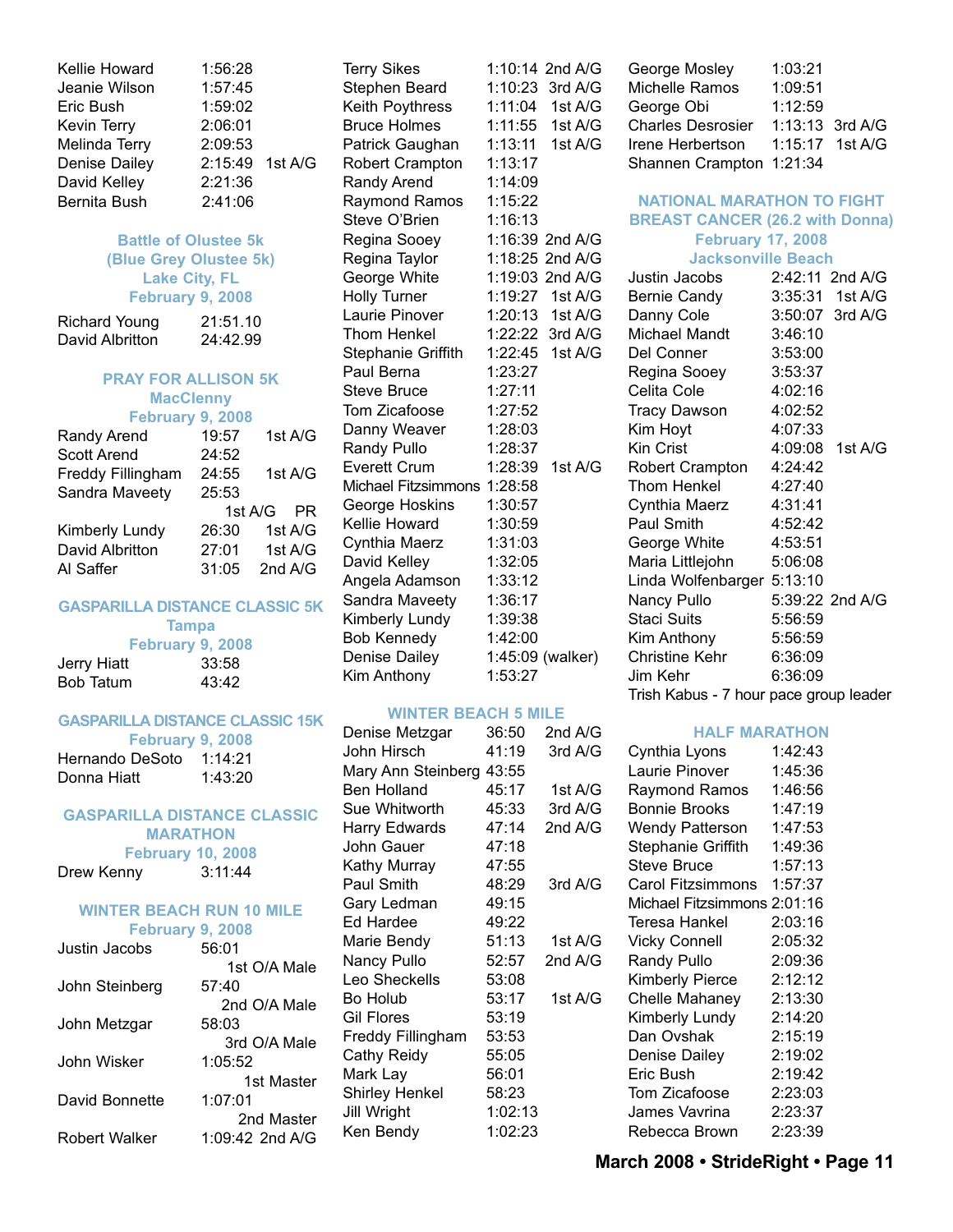#### **RESULTS**

Continued from previous 2 pages

| jd Smith            | 2:27:29 |
|---------------------|---------|
| Cathy Haga          | 2:28:27 |
| Mike Haga           | 2:28:27 |
| Vicki Choinski      | 2:40:31 |
| Bonita Bush         | 2:50:33 |
| Cathy Reidy         | 2:51:26 |
| Kay Manley          | 2:55:20 |
| Evan Gould          | 2:57:03 |
| <b>Judith Gould</b> | 2:57:03 |
| Cathy McCrary       | 3:04:00 |
| Kay Womack          | 3:04:47 |
|                     |         |

### Don't forget to sign the Strider Man at all the races!

#### **MINUTES**

Continued from page 2

#### **Club Direction Follow Up**:

Dave went over the areas we discussed at the January meeting:

**Membership** - Mike Mayse passed around a list of expired memberships and asked us all to make phone calls to these people and see if we can offer them information and maybe determine why they didn't re-join and perhaps convince them to stay in the club. If they decide to rejoin they can go to the website or contact Mike at floridastriders@comcast.net.

**Group training runs –** Keith talked with other club members about running with other groups in various locations. All agreed it's a good idea for members to meet other members in new locations.

**Running development –** our first meeting will be February 23rd to discuss options. Contact James or Kay.

**Marketing -** Gary Hallet, along with Mary Ann and John Steinberg, developed a proposal for a Strider Marketing Plan. Gary presented this plan to the group. There were many ideas and initiatives to move the club forward. The plan was very well received by the group, although Mike Mayse pointed out that most of these ideas required volunteers to carry them out. Traditionally, there has been a small core group that carries out most of the work and it would take many more to accomplish these goals.

**Youth Running Camp 2008:** Vicky presented the budget and flyer that she plans to use for the camp this summer. Although the intent is for the camp to be completely self supporting, she also asked that the board approve an additional \$500 to be set aside for the camp just in case it is needed. Mike

#### **CLAY COUNTY KIDS DAY**

Continued from page 1

and helped as course marshals, registration helpers, award distributors, and one awesome cheering section for the finishers. Dr. Otto brought us out the water to make sure we could take care of post-race hydration. Kim Lundy even left a PR race at Ortega to come back and help us clean up afterwards. The race turnout was small, but the quality and fun factor was high. There was plenty for the participants to do afterwards at the many booths at Middleburg High School. In little ways and in big ways, the Florida Striders and their supporters really do make a difference in our community. My thanks to all those listed below (& my apologies if anyone was omitted) who shared their time and my compliments on another job well done.





Ford moved to approve \$500 for the camp. It was seconded by Kellie Howard and approved unanimously.

**Annual Picnic Date:** Dave mentioned a few possible dates for the picnic. The final agreed on date was April 27th.

**Nominating Committee for 2008 Board of Directors:** Dave asked a few directors to serve on the nominating committee. These are Mike Mayse, Mike Ford, Kellie Howard, Kim Lundy and Dave Bokros.

#### **General Discussion:**

Mike Mayse suggested we raffle off 10 free memberships at each Strider race. Motion was made by Kelly to give out 2. Kim Lundy seconded, and it was approved. Mike has the arm bands for the River Run tent area and he handed out a few to each director to give out to other members and guests only. He also stated he's putting a new lock on the Strider shed for security purposes.

George reminded us to keep looking for a new treasurer.

Mike Ford mentioned that the Step Up 5K was an excellent event.

Mary Ann noted that many kids at the Step Up event participated in their first 5K because it was free. There were 250 who participated in the Fun Run and 500 in the 5K.

Glenn mentioned the 26.2 with Donna Marathon this Saturday. Water stops at Miles 1 and 25 are being manned by the Striders.

Kellie said all scholarship info has been mailed out to local schools. Applications are due March 11.

There was a motion for adjournment and the meeting was adjourned at 9:00  $\bullet$ 

Respectfully submitted, Vicky Connell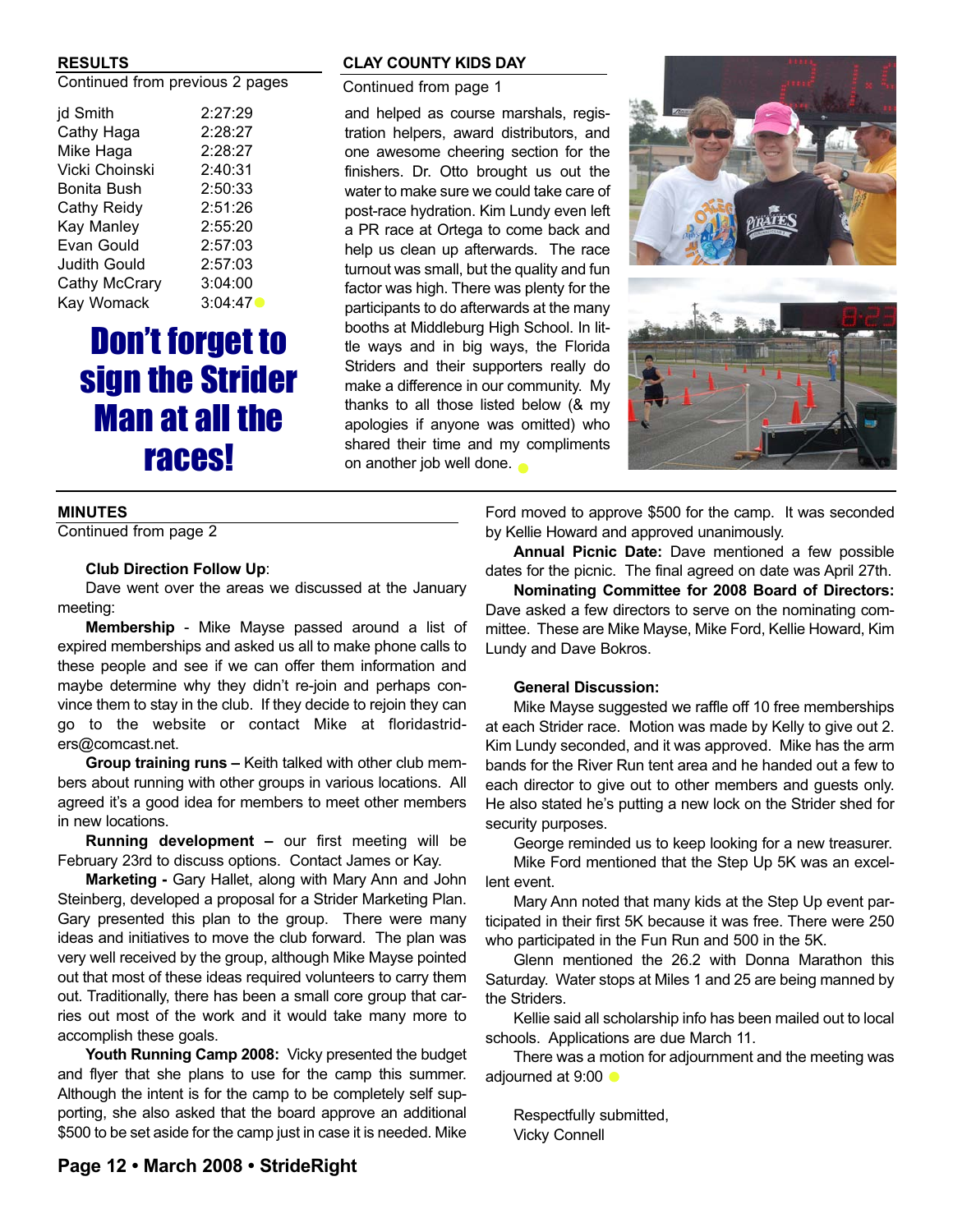### March 2008 Race Calendar

Published as a service. Accuracy is not guaranteed. If you would like your race listed: Contact either Ken Bendy, RRCA Southern Director (904) 278-2926 Email kbendy@aol.com or Mike Bowen, RRCA State Rep (N. Florida) 850-452-6711 (day) 850-3081953 (eve) Email Michael.s.bowen@gmail.com, website http://www.geocities.com/rrca\_north\_florida.

### for a NF list, with web links, see http://members.aol.com/rrcahtml/rrcacal.htm

| <b>DATE</b>     | <b>EVENT</b>                                                            | <b>TIME</b> | <b>LOCATION</b>                                                                       | <b>CONTACT</b>                                                                                                                                       |
|-----------------|-------------------------------------------------------------------------|-------------|---------------------------------------------------------------------------------------|------------------------------------------------------------------------------------------------------------------------------------------------------|
| March 1         | 24 Hours of Endurance<br>Iron Horse<br>100 mile/100K/50 Mile            | 6:00 a.m.   | <b>Black Creek Park</b><br>Orange Park                                                | (904) 655-6511<br>crodatz@bellsouth.com                                                                                                              |
| March 1         | Nocatee Trail Blazer 5K                                                 | $8:00$ a.m. | <b>Town Center</b><br>Nacotee                                                         | ((904) 731-1900<br><b>First Place Sports</b>                                                                                                         |
| March 1         | Fleming Island 5K                                                       | 8:00 a.m.   | <b>Box Seats</b><br><b>Village Square</b><br>Fleming Island Plantation<br>Orange Park | (904) 284-3030<br>margaretschildren@yahoo.com<br>St. Margaret's Catholic<br>Church                                                                   |
| March 8         | Gate River Run 5K                                                       | 7:45 a.m    | Jacksonville Municpal<br>Stadium                                                      | (904) 731-1900<br>JTC Running/<br>1st Place Sports                                                                                                   |
| March 8         | Gate River Run 15K<br>USA 15K Championship                              | 8:30 a.m    | Jacksonville Municpal<br>Stadium                                                      | 904) 731-1900<br>JTC Running/<br>1st Place Sports                                                                                                    |
| March 15        | Michelob Ultra<br>Lighthouse 5K                                         | 4:30 p.m.   | <b>Lighthouse Park</b><br>St. Augustine                                               | (904) 829-5024<br>Junior Service League of<br>St. Augustine                                                                                          |
| March 16        | St. Patty's Day 5/10K                                                   | $8:00$ a.m. | <b>Evergreen Cemetery</b><br>4535 Main St./Jax                                        | (904) 731-1900<br><b>First Place Sports</b>                                                                                                          |
| March 22        | Guana River 50K Trail<br>Run &<br>Two Person Relay                      | 7:30a.m     | Guana Tolomato<br><b>Matanzas NER Reserve</b><br>South Ponte Vedra                    | $(904)$ 269-3820<br><b>JTC Running</b>                                                                                                               |
| April 5         | 3rd Annual<br>Capt. Chuck Cornett<br>Memorial Navy Run 10K<br>& 5K Walk | $7:30$ a.m. | <b>NEX Convenience</b><br>Store/NAS Jacksonville                                      | (904) 542-3111/3112<br><b>NAS Jax MWR</b><br>Persons without DOD ID/Vehical Decal must fill out<br><b>MACS form prior to 1 April for Base entry.</b> |
| <b>April 12</b> | <b>Run to the Sun 8K</b>                                                | 8:00a.m.    | <b>Kennel Club</b><br><b>Orange Park</b>                                              | (904) 215-8656<br><b>Florida Striders</b><br><b>Track Club</b>                                                                                       |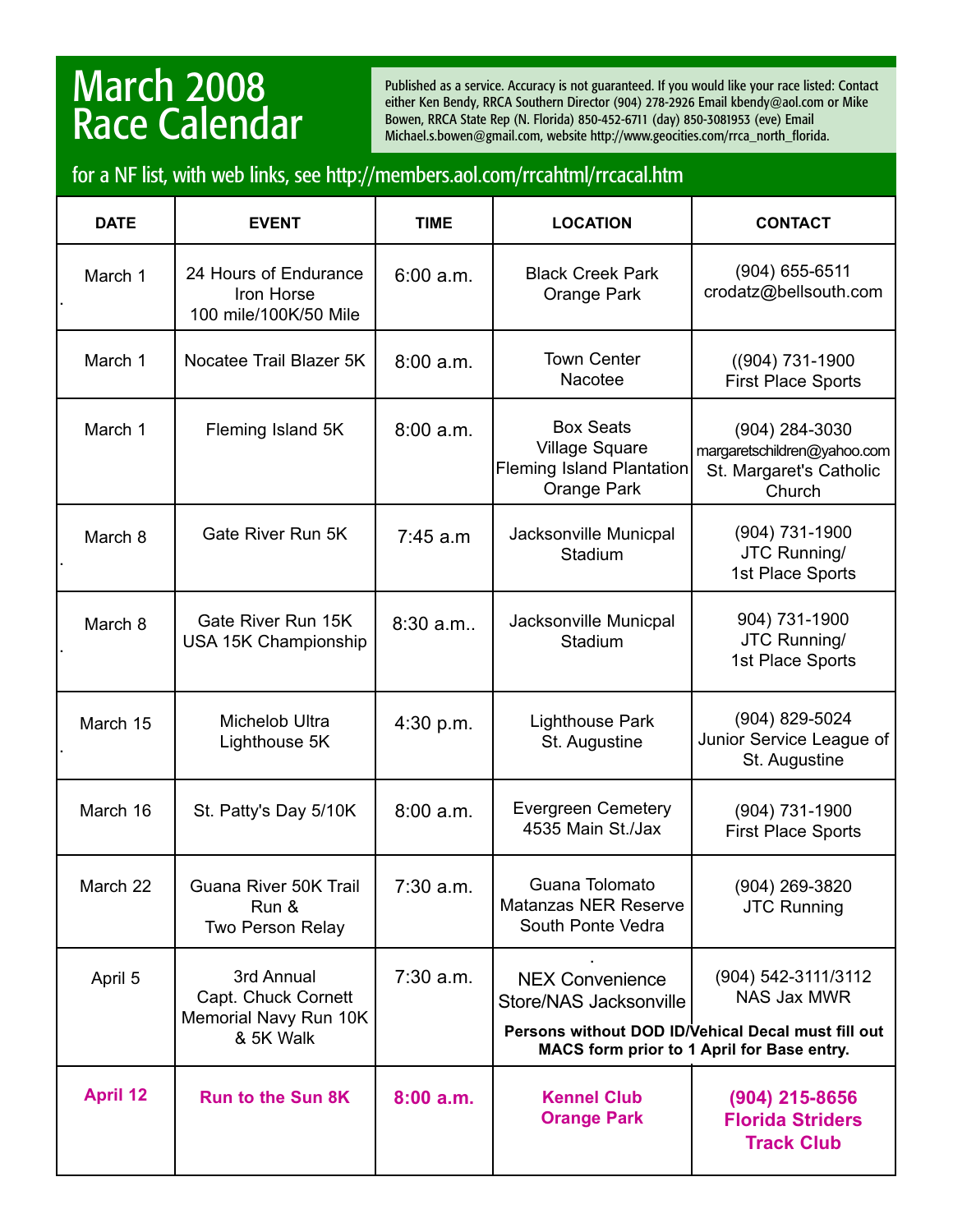# The Back Page By MIKE MARINO

What has gotten into everyone? Was everyone's New Year's resolution was to run more races? We've got a ton of results, and that's with covering only 22 days since our last StrideRight. So without further adieu…

We lead off with the 29th running of the **Matanzas 5K**, a very fast Grand Prix event, held in St. Augustine on January 26th. Leading all Striders was **Justin Jacobs** with a 15:54, and for the ladies it was **Regina Taylor** in 21:10; each earned 2nd place in their age group for their fleet of foot efforts. Also going sub-16 was **John Metzgar** (15:57), which put him atop of all comers in the Master's division. Eight Striders dusted other runners their age to claim age



group championships, which included **John Steinberg, John Wisker, Terry Sikes, George White, Elfrieda Wyner, Paul Smith, Bo Holub**, and **Diane Aimone**. There were also eight 2nd

place age group finishers: **David Bonnette, Bernie Candy, Steven Barlow** (age 11), **Nancy Harms, Frank Frazier,** and **Joe Blewett** (in addition to Justin and Regina). And also making their way to the awards table with 3rd place age group finishes were **Stephen Beard** and **George Hoskins**.

| <b>GROUP TRAINING RUNS</b> |                             |                                                |                                                                              |                                                                            |
|----------------------------|-----------------------------|------------------------------------------------|------------------------------------------------------------------------------|----------------------------------------------------------------------------|
| <b>DAY</b>                 | <b>TIME</b>                 | <b>DISTANCE</b>                                | <b>JACKSONVILLE AREA</b>                                                     | <b>CONTACT</b>                                                             |
| <b>Sunday</b>              | 6:30 AM                     | 5 to 10 Miles<br><b>Various pace</b><br>groups | <b>Atlantic Beach</b><br>Sea Turtle Inn                                      | <b>Bill or Dot Mitchell</b><br>(904) 241-0331<br>mitd0005@mac.com          |
| <b>Sunday</b>              | 6:30 AM                     | 6 to 20 Miles<br><b>Various pace</b><br>groups | <b>Orange Park Sun Tire</b><br><b>Blanding Blvd.</b>                         | Dave Bokros at DBokros@comcast.net or<br>904-545-4538                      |
| <b>Sunday</b>              | 10:00 AM<br><b>Seasonal</b> | 3-8 Miles<br><b>Trail Run</b>                  | <b>Ponte Vedra</b><br><b>Guana State Park</b>                                | Craig O'Neal (904) 568-4825<br>charityrunningcoach@yahoo.com               |
| <b>Sunday</b>              | $7:00$ AM                   | $7.5$ Miles<br><b>Black Creek Trail</b>        | <b>Fleming Island</b>                                                        | Super WalMart (NE corner) Kay Womack (904) 215-8656<br>kaywoma@hotmail.com |
| <b>Monday</b>              | 5:30 PM                     | <b>6 Miles</b>                                 | <b>Jacksonville</b><br>Downtown Bridges Charthouse Restaurant<br>parking lot | Danny Weaver (904) 287-5496                                                |
| <b>Tuesday</b>             | 6:30 PM                     | $5+$ miles                                     | <b>Ponte Vedra Beach</b><br><b>Sawgrass Village</b>                          | Craig O'Neal (904) 568-4825<br>charityrunningcoach@yahoo.com               |
| Weds.                      | 6:30 PM                     | <b>Interval Training</b>                       | <b>Orange Park, St. Johns</b><br><b>Country Day Track</b>                    | Dave Bokros at DBokros@comcast.net or<br>904-545-4538                      |
| Weds.                      | 5:30 PM                     | <b>Interval Training</b>                       | <b>Jacksonville</b><br><b>Bolles School</b><br>San Marco Blvd.               | Danny Weaver (904) 287-5496                                                |
| Weds.                      | $6:00$ PM                   | 6.2 Miles<br>Easy pace                         | <b>Jacksonville</b><br><b>Boone Park Riverside</b>                           | Doug Tillett (904) 388-6139<br>douglastillett@hotmail.com                  |
| <b>Thursday</b>            | 6:30 PM                     | 5 Miles<br>Varied pace                         | <b>San Marco/Largo Park</b><br><b>Corner of Naldo and</b><br>Largo           | Doug Tillett (904) 388-6139<br>douglastillett@hotmail.com                  |
| <b>Saturday</b>            | 7AM                         | $7 +$ miles                                    | <b>Ponte Vedra Beach</b><br><b>Sawgrass Village</b>                          | Craig O'Neal (904) 568-4825<br>charityrunningcoach@yahoo.com               |
| <b>Saturday</b>            | 6:30 AM                     | 10 to 15 Miles<br>Moderate pace                | <b>Julington Creek Starbucks</b>                                             | <b>Wendy Patterson</b><br>(904) 237-4100<br>wenrex@comcast.net             |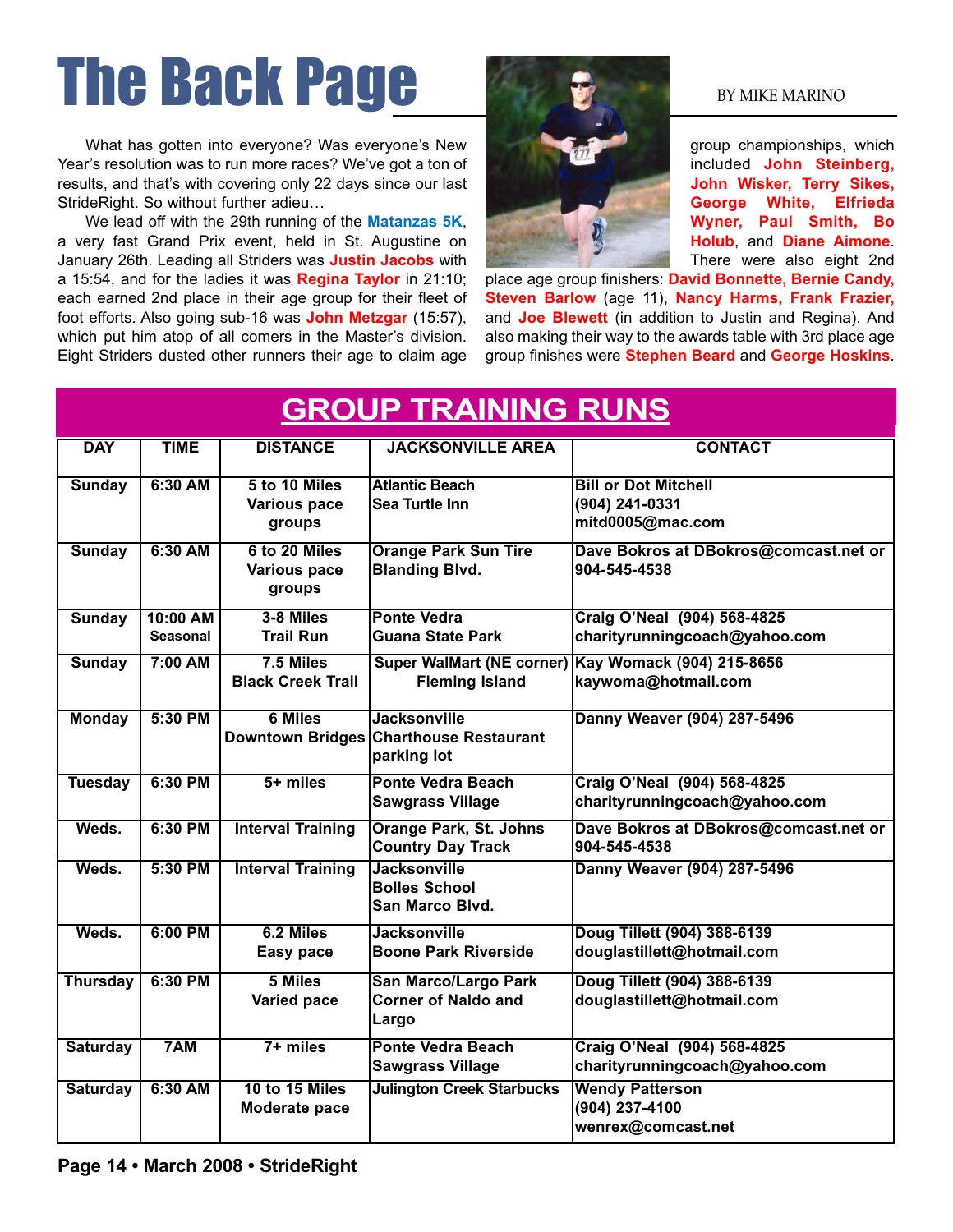Nice effort folks in what was a competitive race.

The next weekend, something about Groundhog's Day got people moving. There were two local events on February 2nd, the **Palmer Academy 5K** in Ponte Vedra and the **Pirates on the Run 5K & 10K** in Fernandina Beach. Just two Striders at the Palmer Academy 5K, **Bernie Candy** and **Vicky Choinski**, with Bernie claiming an age group win with a 20 minute effort. For the Pirates on the Run 5K, **Scott Arend** led all Striders with a 22:21, which earned him 1st place in his age group. Also winning their age groups were **Craig Harms, Al Saffer**, and our fastest Strider woman, **Susan Harms** (24: 38). **Norm Wyner** earned a 2nd place age group award. In the 10K, Striders owned the Grandmaster divisions, with **Bruce Holmes** and **Elfrieda Wyner** outpacing all those "advanced in age" types: Elfrieda was also our fastest female Strider. Leading all Striders while winning his age group was, of Strider Trail Buff fame, **Keith Poythress** with a time of 42:05 (he must have been wearing those Last Gasp championship socks!) Also in age group championship form were **Frank Frazier** (yes, another Strider Trail Buff), **Robert Crampton, George White, Everett Crum**, and **Sharon Lucie**. Placing 2nd in his age group was **Randy Arend**, and pacing to 3rd place age group awards were **Cathy Haga, Robert Irvin**, and **Gary Haslip**.

On the very next day, which was Super Bowl Sunday, several Striders got a race in before all the football related festivities, running the **Super Sunday 5K** in San Marco. **Bill Phillips** had a "giant" performance to lead all Striders with an 18:27 and a Master's division win. **Tracy Pfuntner** led the Striders women, posting a 23:15 and an age group win; and joining her as age group winners were **Stephen Beard** and **Bonita Golden**. Racing to 2nd place prizes were **Michael Mandt** and **Sandy Rosenberg**, and perhaps most impressively, **Cole Mandt** recorded a 3rd place age group finish with a 33:37 (he's 7 years old folks).

February 9th brought a Jacksonville classic with the **33rd Annual Winter Beaches Run**. Striders were top form in both the 10 mile Grand Prix race and the accompanying 5 miler. In the 10 miler, **Justin Jacobs** won the race in 56:01, and **John Steinberg** and **John Metzgar** took the 2nd and 3rd overall spots. **John Wisker** and **David Bonnette** were 1st and 2nd in the Master's division as well. Our 60-64 year old men denied any non-Strider in their age group an award, with **Bruce Holmes, George White** and **Thom Henkel** combining for the age group sweep. Also trudging through the sand and wind to age group wins were **Keith Poythress, Patrick Gaughan, Holly Turner, Laurie Pinover, Stephanie Griffith**, and **Everett Crum**. Claiming 2nd place age group awards were **Robert Walker, Terry Sikes, Regina Taylor**, and our fastest female Strider, **Regina Sooey** (1:16:39). **Stephen Beard** refused to go home empty handed, taking 3rd in his age group. In the 5 miler, **Denise Metzgar** led all Striders, completing the romp through the sand in 36:50 on her way to placing 2nd in her age group. And there's no way this could have been planned, but Strider men swept the 60-64 age group in the 5 miler as well, with **Ben Holland, Harry Edwards** and **Paul Smith** pulling it off. **Marie Bendy, Bo Holub** and **Irene Herbertson** won their age groups, **Nancy Pullo** placed 2nd in her age group, and **John Hirsch, Sue Whitworth** and **Charles Desrosier** placed 3rd in their age groups.

Also on February 9th, just over a handful of Striders were in MacClenny for the **Pray for Allison 5K**. **Randy Arend** led all Striders with a 19:57 and an age group win. Also earning the right to be called age group winners were **Freddy Fillingham, Kimberly Lundy, David Albritton**, **and Sandra Maveety**, who recorded a PR and was our fastest female Strider with a 25:53. **Al Saffer** also added this race to his total, placing 2nd in his age group.

And wrapping up the local races was the **National Marathon to fight Breast Cancer** (or 26.2 with Donna) on February 17th in Jacksonville Beach. There was an accompanying half marathon as well. Amazingly, this inaugural event had over 7000 runners, raised around to \$800,000, and didn't have any glitches typical of first time events. The only complaint I heard was that it got a little hot, especially on the bridges, but race officials can't control that. In the marathon, **Justin Jacobs** recorded an impressive 2:42:11 while taking 2nd in his age group. **Bernie Candy** and **Kin Crist** each won their age groups, while **Nancy Pullo** was 2nd in her age group and **Danny Cole** 3rd in his. **Regina Sooey** was our fastest female Strider with a 3:53:57. **Mark Woods** led the way in the half marathon, winning the Master's division in 1:26:34, and **Cynthia Lyons** led all female Striders with a time of 1:42:43. Congrats to all finishers and to race organizers for such an outstanding inaugural event.

#### **Striders – They're everywhere!!**

**Teresa Hankel** and **Gordon Simms** got the travels started on January 26th at the **Daytona 5K**. They ran within four seconds of each other, with Teresa edging out Gordon with a 25:44.

**Lesley Jones** and **John Tenbroeck** went further south for the **Miami Half Marathon** on January 27th. Lesley posted a 2:36 while John served as a Galloway Group Leader. On the same day and running the same distance, **Miles Hyman** and **Judy Rippetoe** traveled to Georgia for the **Callaway Gardens Half Marathon**.

**Continued on following page**